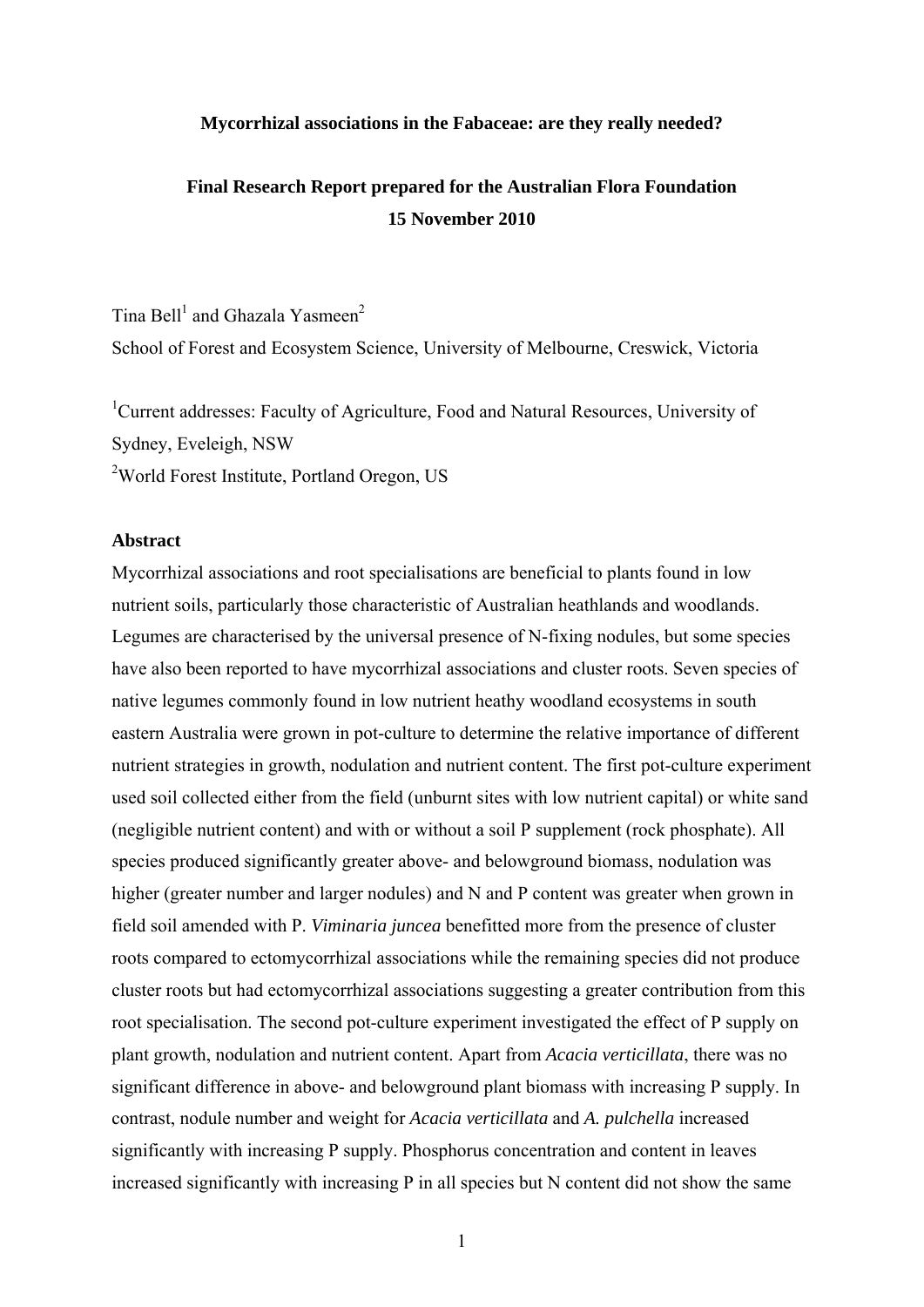pattern. Phosphorus supply had a greater effect on the extent of nodulation and presumably, N-fixation than on host plant growth. From this study it is clear that mycorrhizal associations are required for increased growth and P uptake, and, putative enhancement of N-fixation in the majority of the species studied. Further investigations are required to determine how widespread the occurrence of cluster roots and mycorrhizal associations are in native Australian legumes and if there is a taxonomic and/or ecological basis to this distribution.

#### **Introduction**

Heathland ecosystems are widespread throughout southern and eastern Australia. These areas have some of the most nutrient impoverished soils of all terrestrial ecosystems, particularly in terms of nitrogen (N) and phosphorus (P) (Adams *et al*. 1994). It has long been established that to survive in low nutrient soils, plants may have different N and P requirements (Chapin 1980), growth rates (Grime 2001) and mechanisms for nutrient use (Vitousek 1982, Schlesinger *et al.* 1989, Aerts 1990). In addition, research over the last three decades has shown that low nutrient soils are the most conducive to development of roots specialised for nutrient acquisition (Marschner 1995, Michelson *et al*. 1996, 1998). Heathlands, particularly those in Australia, have given rise to a unique combination of plant species and nutrient acquisition strategies (e.g. Lamont 1982, Pate 1994, Specht and Specht 2002, Lamont 2003, Hopper and Gioia 2004). Early studies of heathlands in Australia concentrated on providing descriptions of various components of the ecosystem (e.g. Specht and Rayson 1957; Specht *et al*. 1958). More recent studies have built on these studies by providing further evidence of the diversity of heathland species in their physiognomy, anatomy, physiology and ecology (e.g. Specht and Rundel 1990; Adams *et al*. 1994; Turnbull *et al*. 1996; Thomas *et al*. 1999).

Symbioses such as mycorrhizal associations (arbuscular, ericoid-, orchid- and ectomycorrhizal, Smith and Read 1997) and N-fixing nodules (associations with *Rhizobium* and *Frankia* for example, Vance 2001) rely on the mutualistic interchange of carbon and N or P between the plant and its microsymbiont. Other specialisations such as cluster roots (including proteoid, capillaroid and dauciform roots, Playsted *et al*. 2006, Shane *et al*. 2006) and high density fine roots (Bakker *et al*. 2006) function by increasing the absorptive surface of roots and/or releasing organic acids and phenolics to promote uptake of P (Dinkelaker *et al*. 1995, Adams *et al.* 2002, Shane and Lambers 2005; Denton *et al*. 2007). At the community level, variability in nutrient uptake and use among species is the key to efficient nutrient cycling. This variability is compounded by complementary exploration of soil by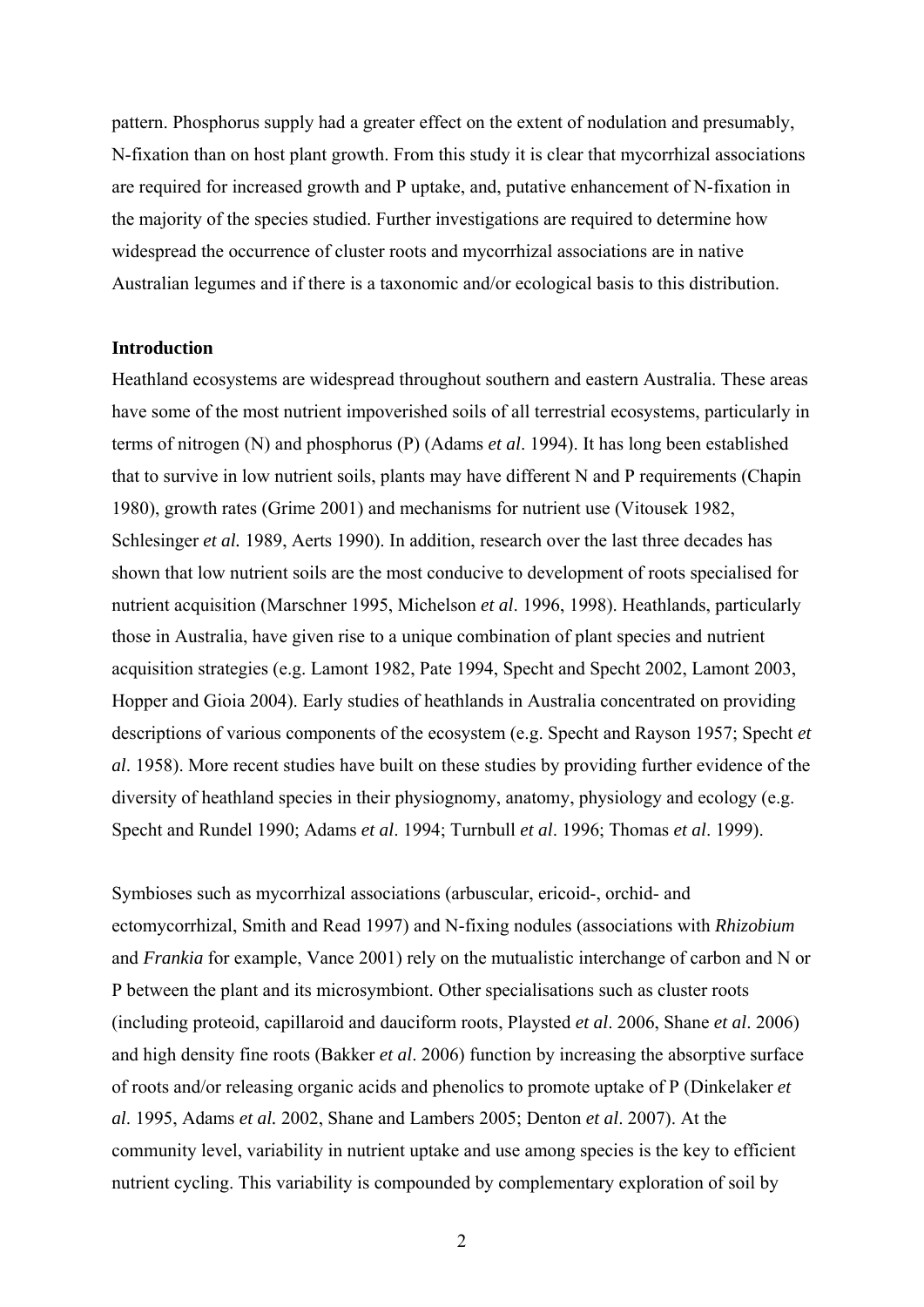roots with distinct distributions within the profile (Pate 1994; Pate and Bell 1999), marked seasonality of fine root production (Gill and Jackson 2000), variable exploitation of nutrientrich patches in the soil (Palmer and Dixon 1990; Jackson and Caldwell 1996; Hodge 2004) and 'sharing' of nutrients by mycorrhizal links between individuals of the same or different species (Francis *et al*. 1986; Newman 1988; Selosse *et al*. 2006). It seems self-evident that mechanisms for enhanced nutrient acquisition and utilisation are critical to survival of plant species and plant communities (Kahmen *et al*. 2006), particularly in highly infertile soils.

Legumes have been reported to have a range of root specialisations for acquiring nutrients, including N-fixing nodules, cluster roots and mycorrhizal associations (Lamont 1982, Brundrett *et al*. 1996, Adams *et al*. 2010). The set of adaptations is particularly well demonstrated in white lupin (Schulze *et al*. 2006). High levels of root plasticity related to Psupply have also recently been demonstrated (Adams *et al*. 2002, Denton *et al*. 2006, Pang *et al*. 2010, Suriyagoda *et al*. 2010), as has changes to root morphology (Kerley 2000). In general, low levels of N and P promote production of cluster roots (Dinkelaker *et al*. 1995, Racette *et al*. 1990). A number of species, including several Australian native legumes, can form cluster roots alongside nodules capable of N-fixation (Sprent 1995, Skene 1998). From this arrangement it has been hypothesised that cluster root formation has evolved as a means of supplying P for nodule formation and N-fixation but also as a mechanism for coping with reduced growth as a consequence of the carbon drain on host plants for N-fixation (Robson 1983). However, the relationships among N- and P-supply with nodulation and cluster root formation is complex with conflicting experimental evidence arguing the importance of P in N-fixation (e.g. Israel 1987, Sanginga *et al*. 1989, Louis *et al*. 1990, Racette *et al*. 1990, Reddell *et al*. 1997 a, b).

The presence of nodules capable of N-fixation is often also associated with ecto- and arbuscular mycorrhizal fungi and the general consensus is that the improved nutrition due to the mycorrhizal association stimulates N-fixation (Smith and Read 1997, Sprent 2001, Scheubin and van der Heijden 2006). This arrangement can be found in many pioneer species such as *Alnus* and *Allocasuarina* and it has been suggested that their success and use in phytoremediation is due to these root specialisations (Roy *et al*. 2007, Orfanoudakis *et al*. 2010). An area that has not yet been considered in detail is the role of cluster roots alongside mycorrhizal fungi, but it is again thought that the improved nutrient supply from cluster roots would enhance nodule formation and N-fixation (Diem 1996, Hurd and Schwintzer 1997). As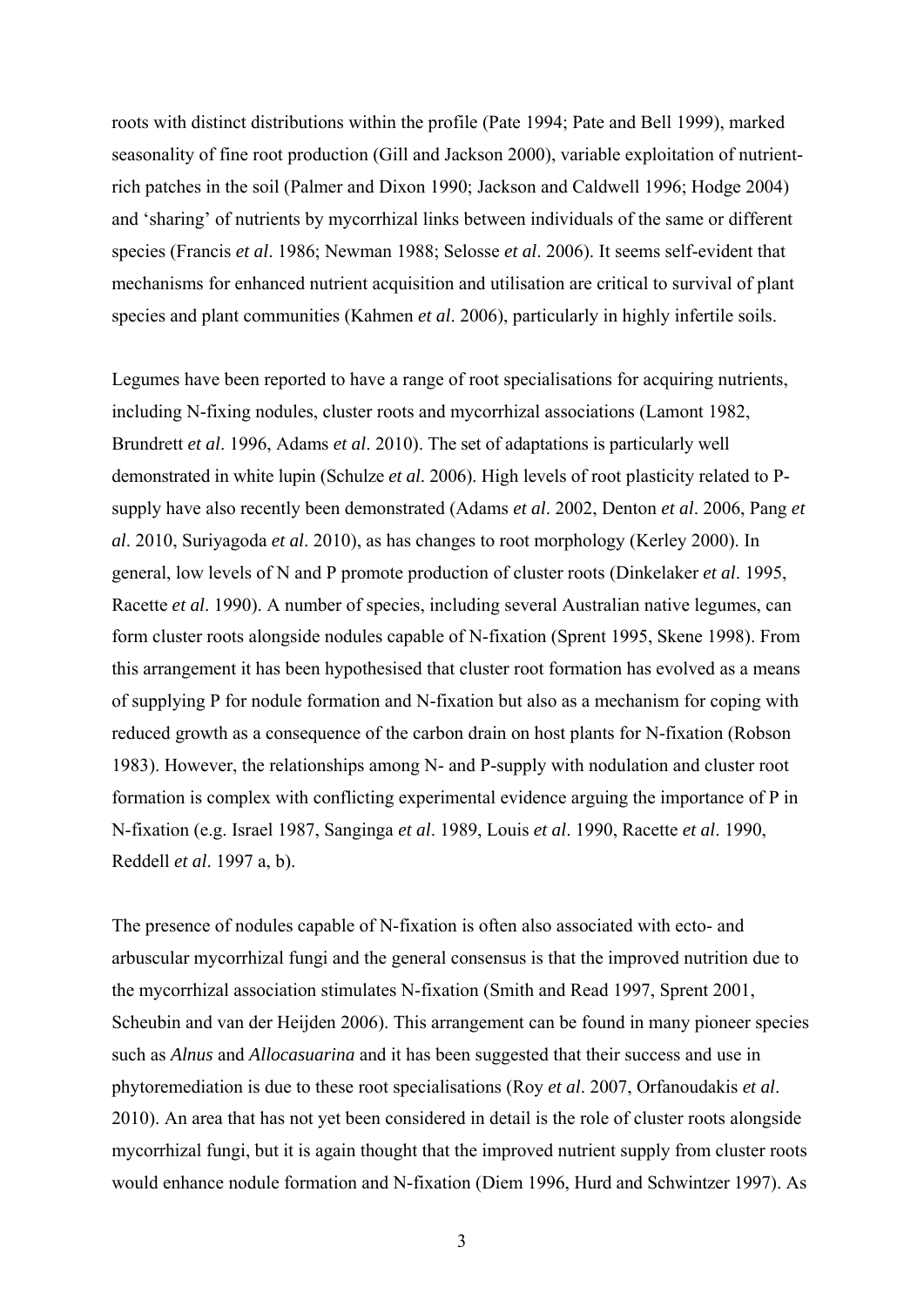P (and N) supply increases, it is likely that the proportion and importance of root specialisations will decrease.

# *Aim of the study*

Following the hypothesis that the relative proportions of root specialisations of legumes varies according to supply of P, the aim of this project was to (1) confirm the presence of root specialisations in a number of native legumes, (2) compare the relative importance of each of these strategies for growth and nutrient uptake and (3) investigate the importance of P supply on legume growth and production of nodules.

# **Materials and methods**

Experimental species included representatives from the Fabaceae that are relatively common in heathy Stringybark woodland located within the southwest region of the Glenelg-Hopkins catchment areas near Casterton, Victoria (37º 34' S, 141º 23' E). This particular area was chosen since the vegetation and soil of this area have recently been characterised for other research purposes (York 2010, unpublished report). The vegetation type is associated with deep uniform aeolian sands and tertiary sandy clay soils which have been altered to form quartzite gravel (Department of Sustainability and Environment (DSE) 2004). Soils are acid (pH 5.7-5.9), low in total C  $(3.2-3.6%)$  and N  $(0.04-0.08%)$  and are particularly low in extractable P (1.36-1.55 mg P g DW soil<sup>-1</sup>). The mean annual rainfall in the area is 653 mm and falls mainly in the period from July to September (Bureau of Meteorology 2010). The annual maximum and minimum mean temperatures are 29.9 °C and 8.3 °C, respectively.

The vegetation of the area is described as heathy Stringybark woodland with *Eucalyptus arenacea* Marginson & P.Ladiges (Desert stringybark) and *E*. *baxteri* (Benth.) Maiden & Blakely ex J. Black (Brown stringybark) as the dominant overstorey tree species. The understorey layer consists of medium, small and prostrate shrubs with about 65% cover. The shrub layer contains grass trees (*Xanthorrhoea australis* R.Br. and *X*. *caespitosa* D.J.Bedford), Silver banksia (*Banksia marginata* Cav) and several species of heaths (Epacridaceae) and woody peas (Fabaceae). Geophytes and annuals can be quite common but the ground cover is normally fairly sparse (DSE 2004).

Experimental species included *Acacia myrtifolia* (Sm.) Willd., *A*. *pulchella* R.Br., *A*. *suaveolens* (Sm.) Willd., *A*. *verticillata* (L'Hér.) Willd., *Kennedia prostrata* R.Br., *Pultenaea*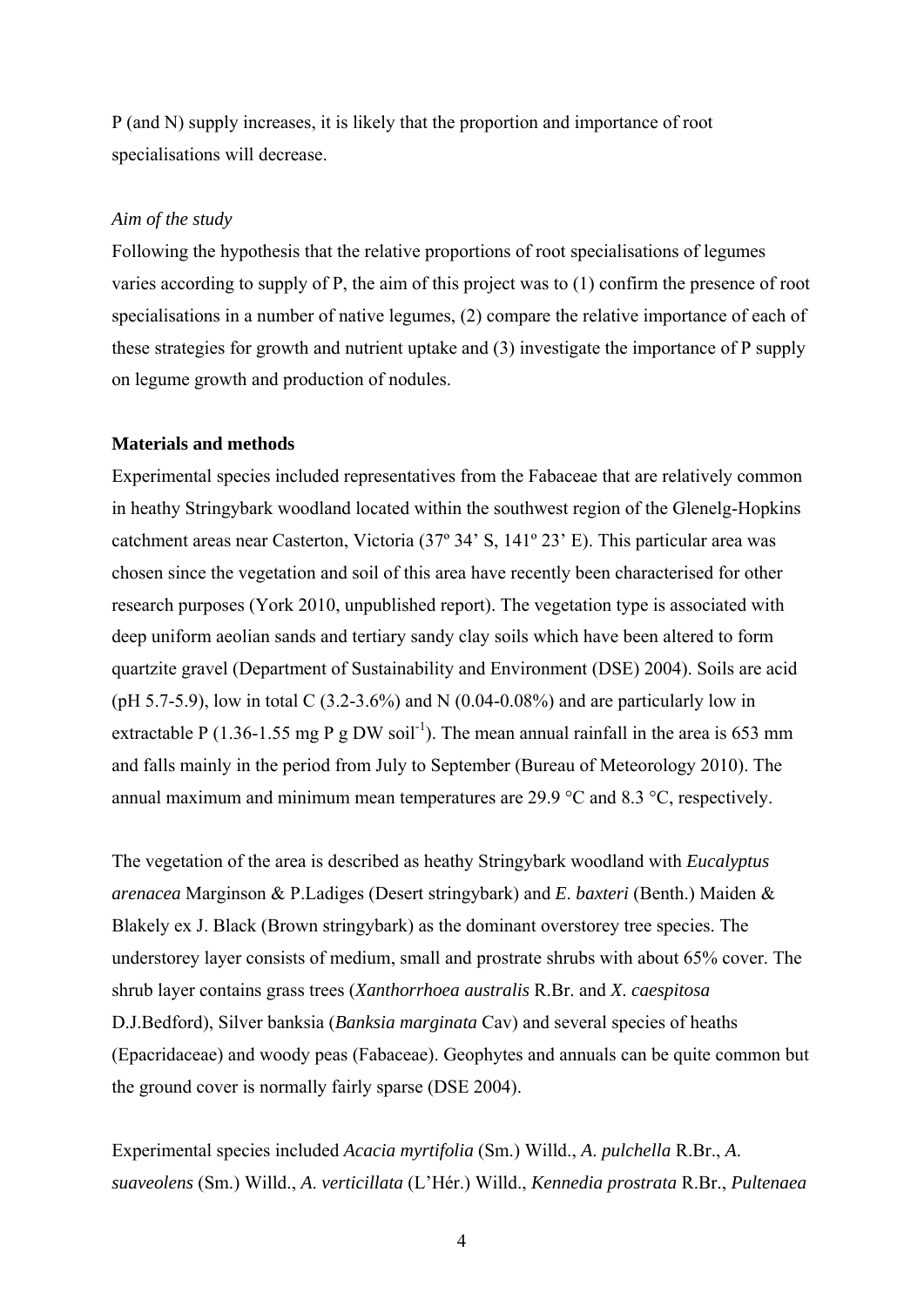*stricta* Sims and *Viminaria juncea* (Schad.) Hoff. Seed was prepared for germination in January 2007 using heat and scarification treatments as recommended by seed suppliers (D Phillips, Portland Seed Bank, pers. comm.). Treated seed was distributed over the surface of seed trays filled with white sand, covered with a fine layer of sand and watered. Seedlings (about 6 weeks-old) were transplanted from seed trays to 10 L black plastic pots in mid-March 2007 which had been prepared two weeks earlier to allow full saturation and settling of the growing media. For both experiments, a layer of gravel was placed at the bottom of the pots for drainage.

# *Experiment 1 – Interaction of phosphorus and nutrient uptake strategy*

Pot-culture for the first experiment was prepared using the factorial combination of white sand or field soil mixed with or without rock phosphate (RP) to produce the four treatments hypothesised to promote different expression of each root specialisation:

- 1. white sand only (no P) to promote nodulation but limited mycorrhizal infection or formation of cluster roots (referred to as 'White sand')
- 2. white sand,  $RP$  (high P) to promote formation of cluster roots but limited mycorrhizal infection or nodulation (referred to as 'White sand+RP')
- 3. field soil only (low P) to promote good mycorrhizal infection and nodulation but limited cluster root formation (referred to as 'Field soil')
- 4. field soil, RP (high P) to promote good mycorrhizal infection and cluster root formation but limited nodulation (referred to as 'Field soil+RP')

Field soil was collected from undisturbed heathy Stringybark woodland near Casterton and sieved (2 mm) on-site before transporting to the glasshouse facility. Field soil was used to provide a source of fungal and bacterial propagules for mycorrhizal infection and nodule formation while contributing very low nutrient input. White quartz sand used in commercial bricklaying (sieved to 2 mm) was considered to contain no additional N or P available for plant uptake and to have no capacity for P-fixation. In addition, white sand contained limited fungal and microbial propagules for mycorrhizal infection and nodule formation. 'Hill Rock' rock phosphate was added at a rate of 10 g per pot to provide slow release of P (approximately 50 μg P g DW soil<sup>-1</sup>) to plant roots over the period of growth (G Emerson, Emfert Pty. Ltd., pers. comm.) as described in Adams *et al*. (2002). All soil and sand combinations were mixed with a cocktail of four commercially available moist peat inoculants (*Rhizobium* inoculants normally used for faba bean, subclover, field pea and lupin)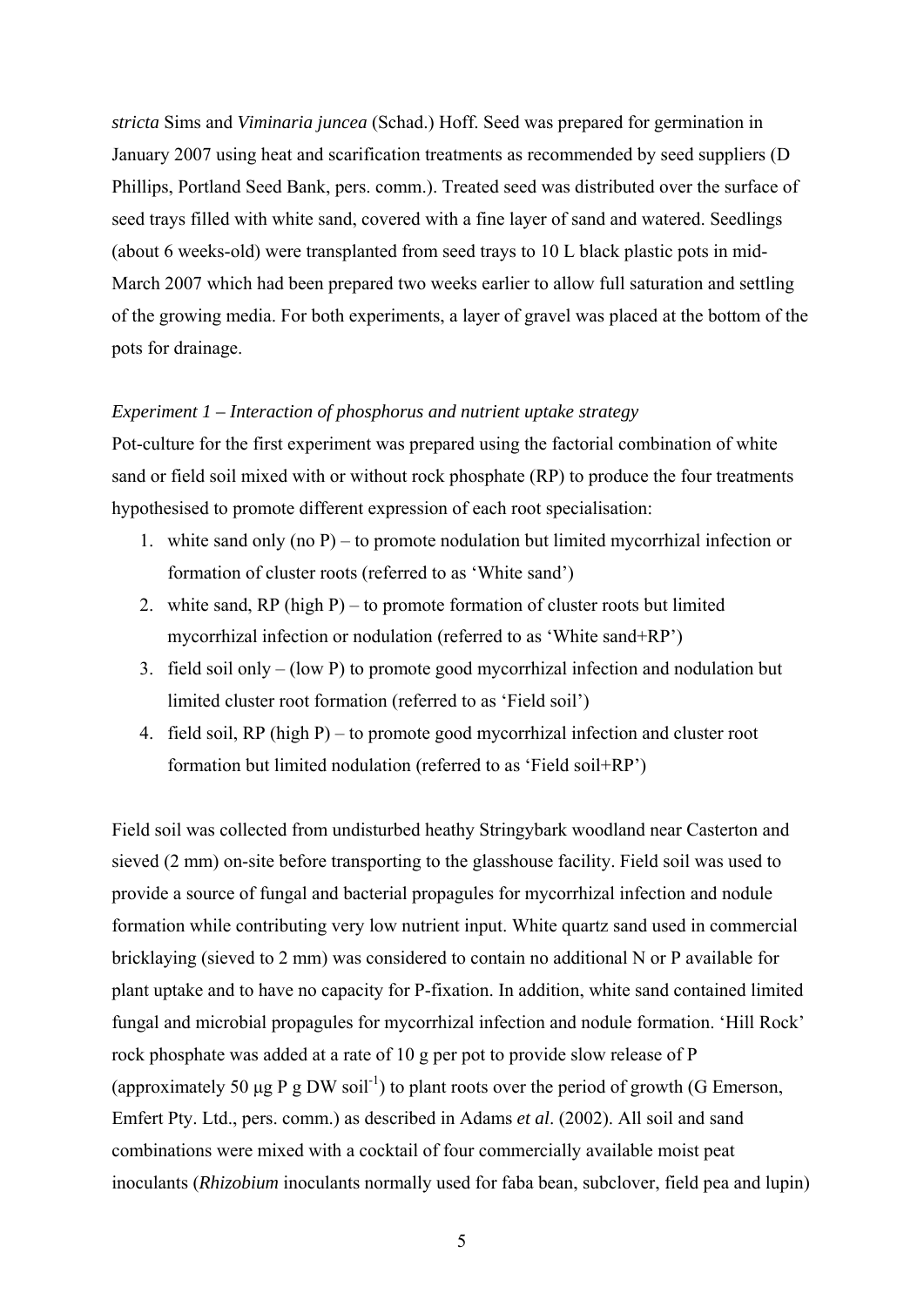to promote nodule formation. After 4 weeks of growth in pots, seedlings of *Acacia myrtifolia*, *A*. *suaveolens*, *Kennedia prostrata*, *Pultenaea stricta* and *Viminaria juncea* were thinned to one individual per pot. Each of the four treatments were replicated five times for each of five species (total  $n = 100$ ).

Plants were grown in a glasshouse under natural light and maintained at an ambient daytime temperature of approximately 20-24 ˚C. Seedlings received regular weekly aliquots of modified Hoaglands solution  $\frac{1}{4}$  strength) to provide all essential mineral elements apart from N and P (see Adams *et al.* 2002). The nutrient solution contained CaCl<sub>2</sub> (0.1 mM), K<sub>2</sub>SO<sub>4</sub>  $(0.05 \text{ mM})$ , MgSO<sub>4</sub>  $(0.1 \text{ mM})$  and Fe-Na-EDTA  $(0.05 \text{ mM})$  and micronutrients as salts containing B, Mn, Zn, Cu, Mo and Co (Hoagland and Arnon 1950). Water was added as required to maintain pots at or near field capacity between nutrient applications and pots were flushed with water the day prior to nutrient addition to prevent accumulation of salts. Pots were rotated regularly to reduce edge effects.

Harvesting commenced in December 2007 after 9 months of growth in pot-culture. Shoots were removed, dried at 60 °C for 48 hours and dry weights determined. Roots were carefully washed free of sand or soil and nodules were removed by hand and counted. The presence or absence of cluster roots was noted but were not removed. Sub-samples of fine roots (approximately 0.5-1.0 g wet weight) were collected from each plant and stained to determine the presence of infection by mycorrhizal fungi. Fine roots were stained with 1% trypan blue in lactic acid:glycerol:water (3.25:3:4) for 24 hours and examined microscopically for evidence of mycorrhizal associations. Remaining roots were dried at 60 ˚C for 48 hours and dry weights were determined. Once sub-samples of roots had been examined for mycorrhizal associations, they were washed free of storage solution (lactic acid:glycerol), dried and added to the main root sample.

## *Experiment 2 – Effect of phosphorus supply on legume growth and nodulation*

Pot-culture for the second experiment consisted of white quartz sand mixed with a cocktail of four commercially available moist peat inoculants to promote nodule formation (see above). After 4 weeks of growth in pots, seedlings of *A*. *myrtifolia*, *A*. *verticillata*, *A*. *pulchella* and *Viminaria juncea* were thinned to one individual per pot.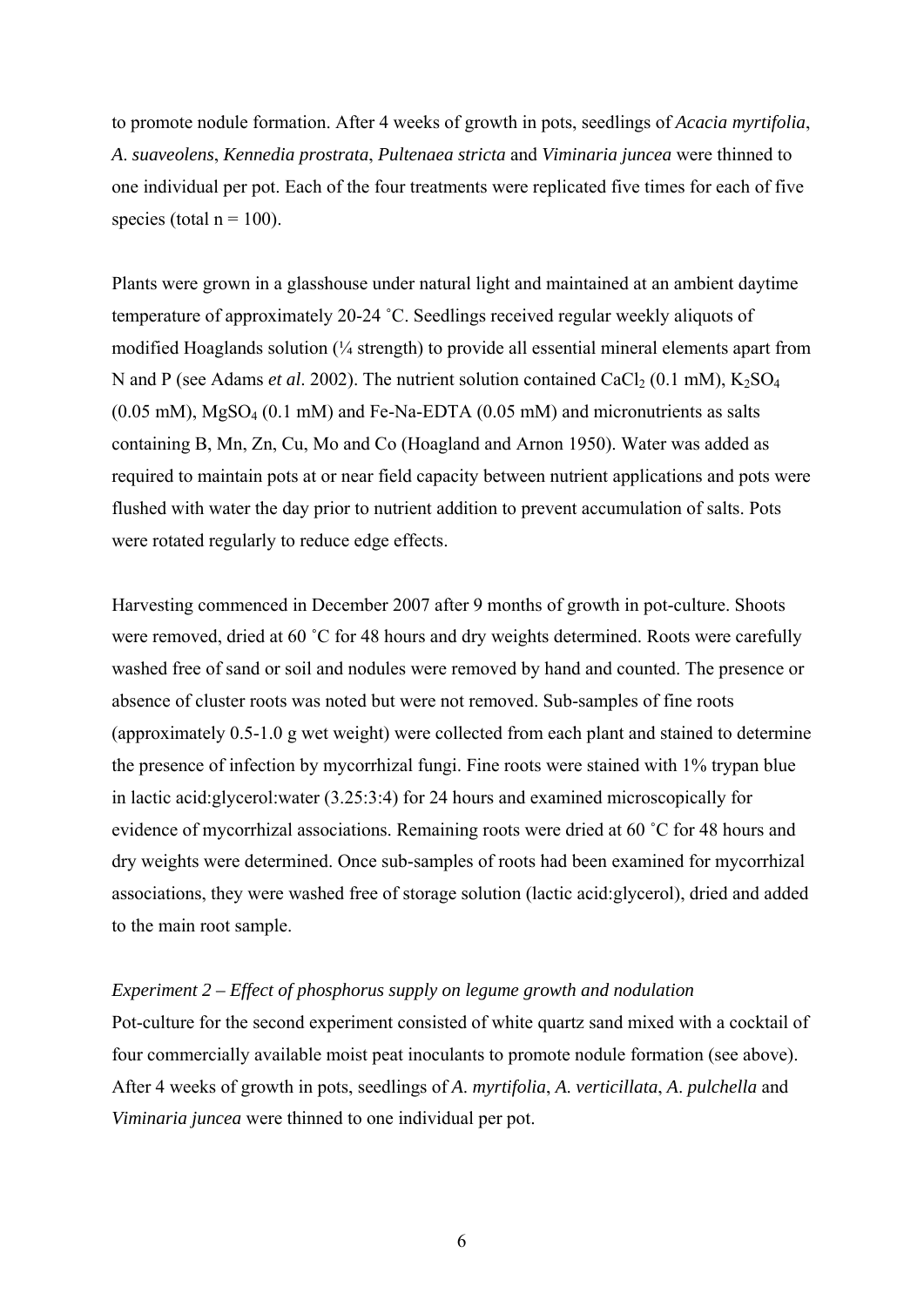One of three P treatments was applied to each pot. Phosphorus was supplied as either: no P (referred to as '0P'), 0.06 mM  $KH_2PO_4/K_2HPO_4$  (referred to as ' $\frac{1}{2}P$ ') or 0.125 mM  $KH_2PO_4/K_2HPO_4$  (referred to as '1P'). Phosphorus was added as part of a once-weekly aliquot of 200 ml of ¼ strength modified Hoagland's solution (see above). No additional N was added. Each species was replicated 10 times for each P treatment (total  $n = 120$ ). Pots were maintained using the same temperature and watering regimes described for Experiment 1. All 40 pots of each P treatment were kept together during the experimental period but the positions of pots were rotated regularly within each treatment to reduce edge effects.

Unfortunately many of the replicate plants used in this experiment died during a particularly hot summer period and unavoidable temperature fluctuations in the glasshouse. At least five replicates survived for each species and treatment apart from representatives of *Viminaria juncea* in the '1P' treatment for which all replicates died. The resulting replication used for descriptive presentation and statistical analyses are indicated (generally  $n = 5$ ).

Plants were harvested in March 2008 when they were about 12 months-old. Roots were separated from aboveground shoots and washed free of adhering sand. Washed root systems were laid in trays of clean water and nodules were separated by hand, then counted and weighed. Shoot, root and nodule material was dried at 60 °C for 48 h and reweighed.

## *Analysis of plant material*

Dried shoot or phyllode material from both experiments was finely ground to 2 mm (Culatti Micro Hammer Mill, Zurich, Switzerland) and analysed for total N using a LECO CHN 2000 analyser (Leco Corporation, St Joseph, MI) and for extractable P using an ICP-AES after rapid block digestion in sulphuric acid.

# *Statistical analysis*

One-way analysis of variance (ANOVA) was tested using shoot, root and nodule dry weight and total N and extractable P as dependent variables and treatment as the fixed factor for each species. When treatments were significantly different for each dependent variable, LSD multiple comparisons of means were used to determine which treatments were different at the 95% confidence level. Student's t-tests were used for comparison of the same range of variables measured for *Viminaria juncea* in Experiment 2.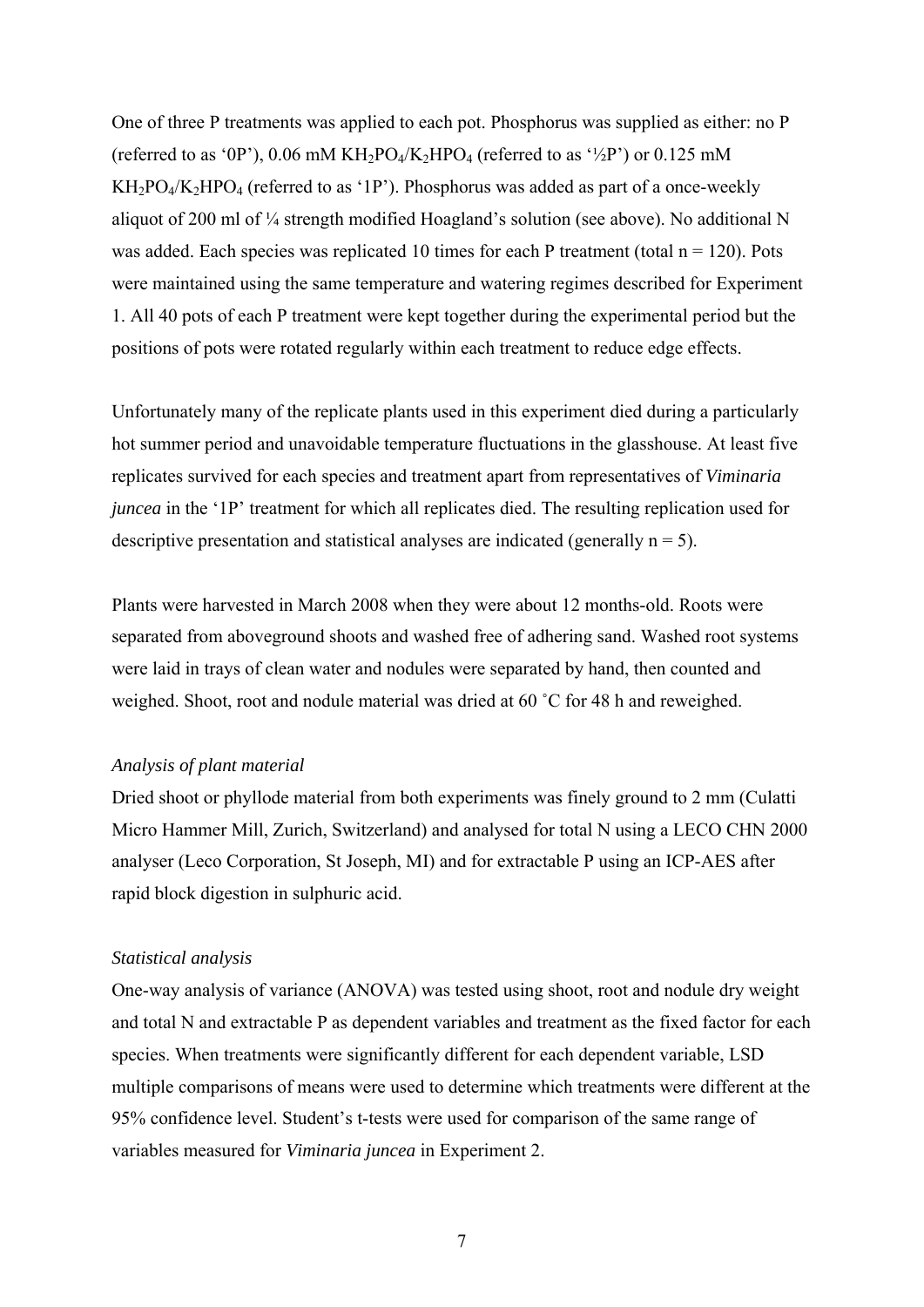#### **Results**

#### *Experiment 1 – Interaction of phosphorus and nutrient uptake strategy*

Plant growth varied considerably among treatments and species (Fig. 1). All species grew poorly in white sand or field soil (Fig. 2) and apart from *Viminaria juncea*, were also significantly smaller when grown in white sand+RP. The field soil+RP treatment yielded the greatest above- and belowground biomass for all species and in most cases, 10- to 20-fold more shoot and root biomass compared to the other treatments. The exceptions were that the root biomass of *Pultenaea stricta* grown in RP treatments were not significantly different and *Acacia suaveolens* produced significantly greater root biomass when grown in field soil and field soil+RP than when grown in white sand or white sand+RP (Fig. 2).

All species produced nodules regardless of treatment (Fig. 3) but numbers of nodules ranged from 0 to 600 nodules on individual plants. It was hypothesised that white sand and field soil (low P treatments) would generate the greatest nodulation but this clearly was not the case. All species produced significantly more and larger nodules when grown in field soil amended with RP (high P treatements). For three species (i.e. *A*. *myrtifolia*, *A*. *suaveolens* and *Pultenaea stricta*), the biomass of nodules was not significantly different among white sand, white sand+RP and field soil+RP treatments, but for *Kennedia prostrata* there was significant differences for treatments with high P. In contrast, *Viminaria juncea* had fewer but much larger nodules on plant roots grown in white sand+RP compared to plants grown in field soil+RP (Fig. 3).

Cluster roots were formed by *Viminaria juncea* growing in all treatments, but were only produced by one other plant of *Acacia myrtifolia* growing in white sand (Table 1). Contrary to what was expected, cluster roots were found on all individuals of *Viminaria juncea* growing in white sand or field soil and on fewer individuals grown in treatments with RP added. Arbuscular mycorrhizal associations were rare, only occurring in one individual of *Acacia myrtifolia* grown in field soil (data not shown). In contrast, evidence of ectomycorrhizal associations were found in most species and treatments (Table 1), the only exception being *Viminaria juncea* for which ectomycorrhizal roots only occurred in treatments with RP. Generally, plants grown in substrate with rock phosphate had the greatest number of individuals with mycorrhizal roots. One exception was *Pultenaea stricta*, in which ectomycorrhizal associations were not only found in the roots of all plants grown in RP treatments, but also in all of the plants grown in white sand.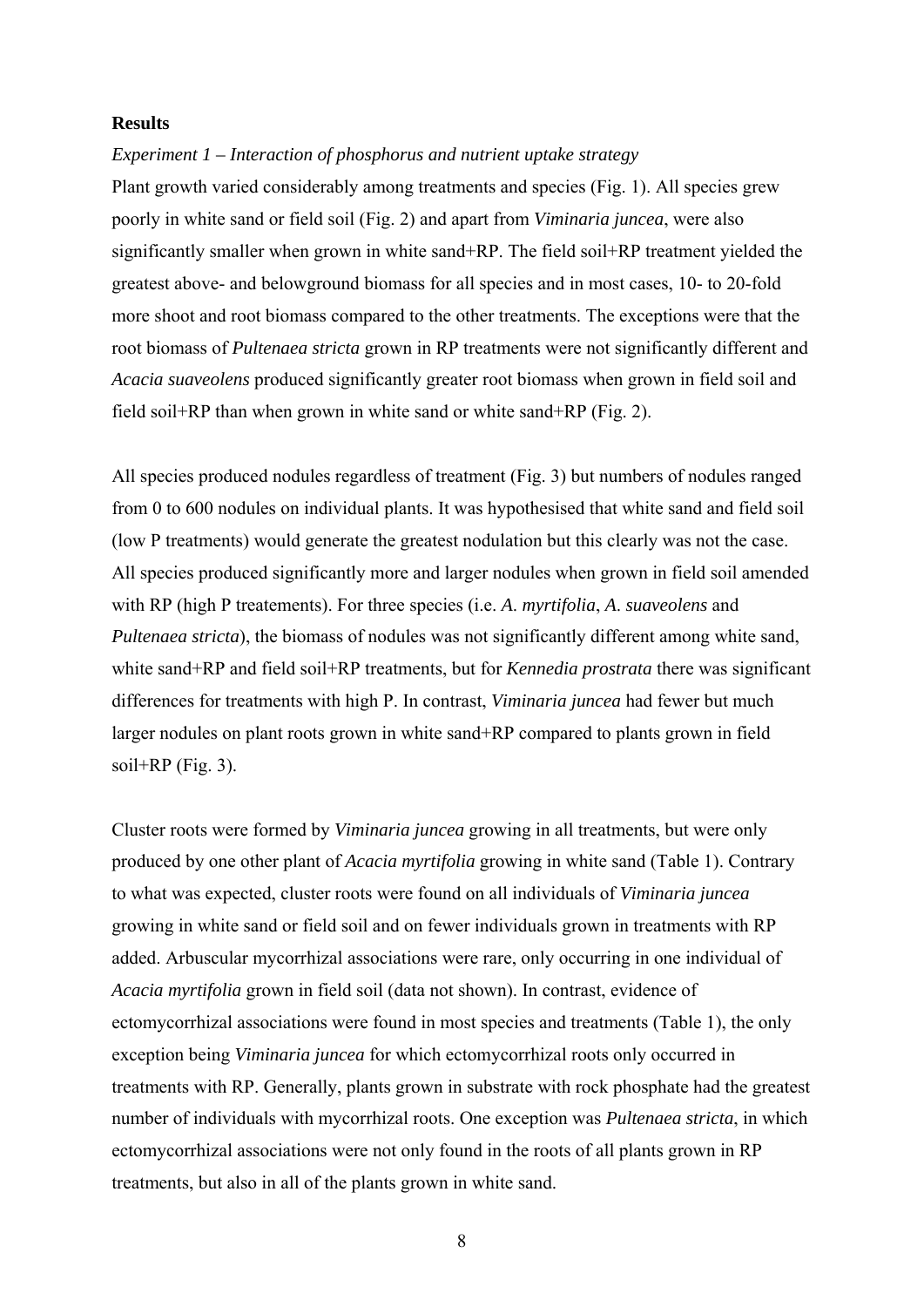

**Fig. 1** Pot-culture of five species of native woody legumes (A) *Acacia myrtifolia*, (B) *A*. *suaveolens*, (C) *Kennedia prostrata*, (D) *Pultenaea stricta* and (E) *Viminaria juncea* grown in either white sand (WS) or field soil (FS) with or without rock phosphate (RP) to manipulate formation of nodules, mycorrhizal associations and cluster roots depending on availability of P and fungal inoculate.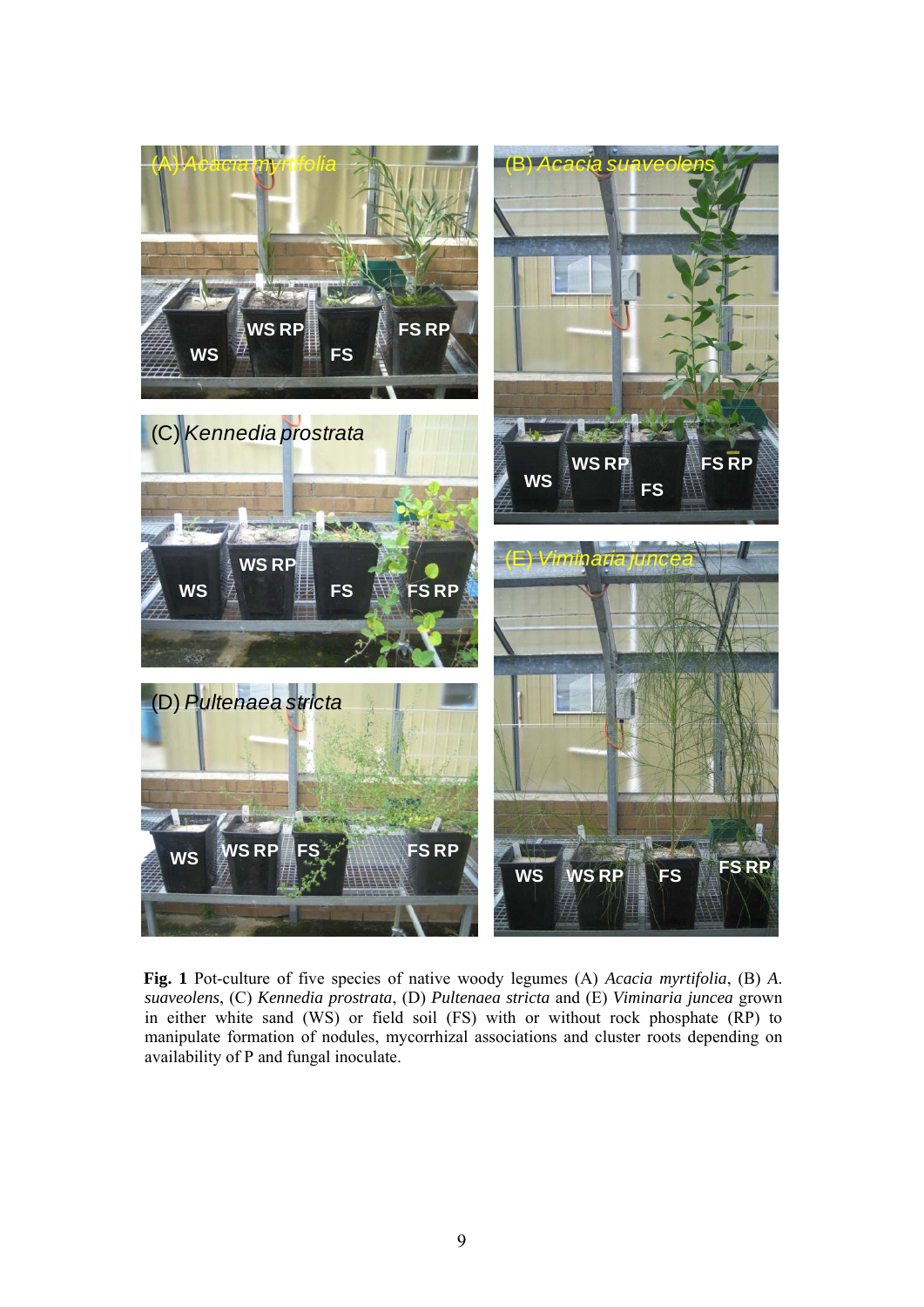

**Fig. 2** Shoot and root dry weight (DW) of (A) *Acacia myrtifolia*, (B) *A*. *suaveolens*, (C) *Kennedia prostrata*, (D) *Pultenaea stricta* and (E) *Viminaria juncea* grown in four different pot-cultures. Bars represent mean values  $(n = 5)$  and error bars are standard deviation. Different upper case letters represent significant differences among treatments for each species (one-way ANOVA, LSD multiple comparisons,  $p \le 0.05$ ).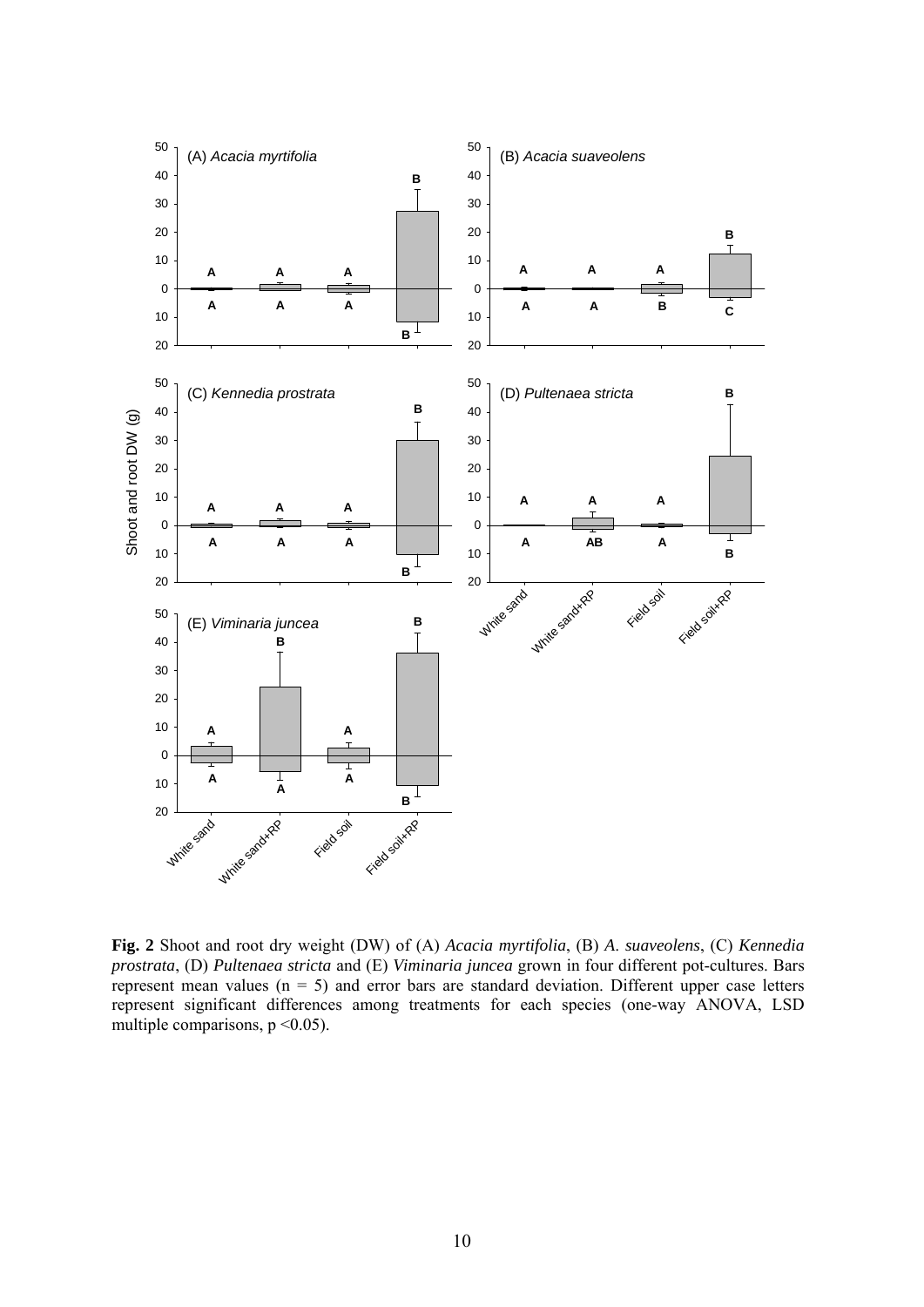

**Fig. 3** Nodule dry weight (DW) and number of nodules from (A) *Acacia myrtifolia*, (B) *A*. *suaveolens*, (C) *Kennedia prostrata*, (D) *Pultenaea stricta* and (E) *Viminaria juncea* grown in four different pot-cultures. Bars represent mean nodule DW ( $n = 5$ ) and error bars are standard deviation, numbers above bars are mean nodule number  $\pm$  standard deviation. Different upper and lower case letters represent significant differences among treatments for each species (one-way ANOVA, LSD multiple comparisons,  $p \le 0.05$ ).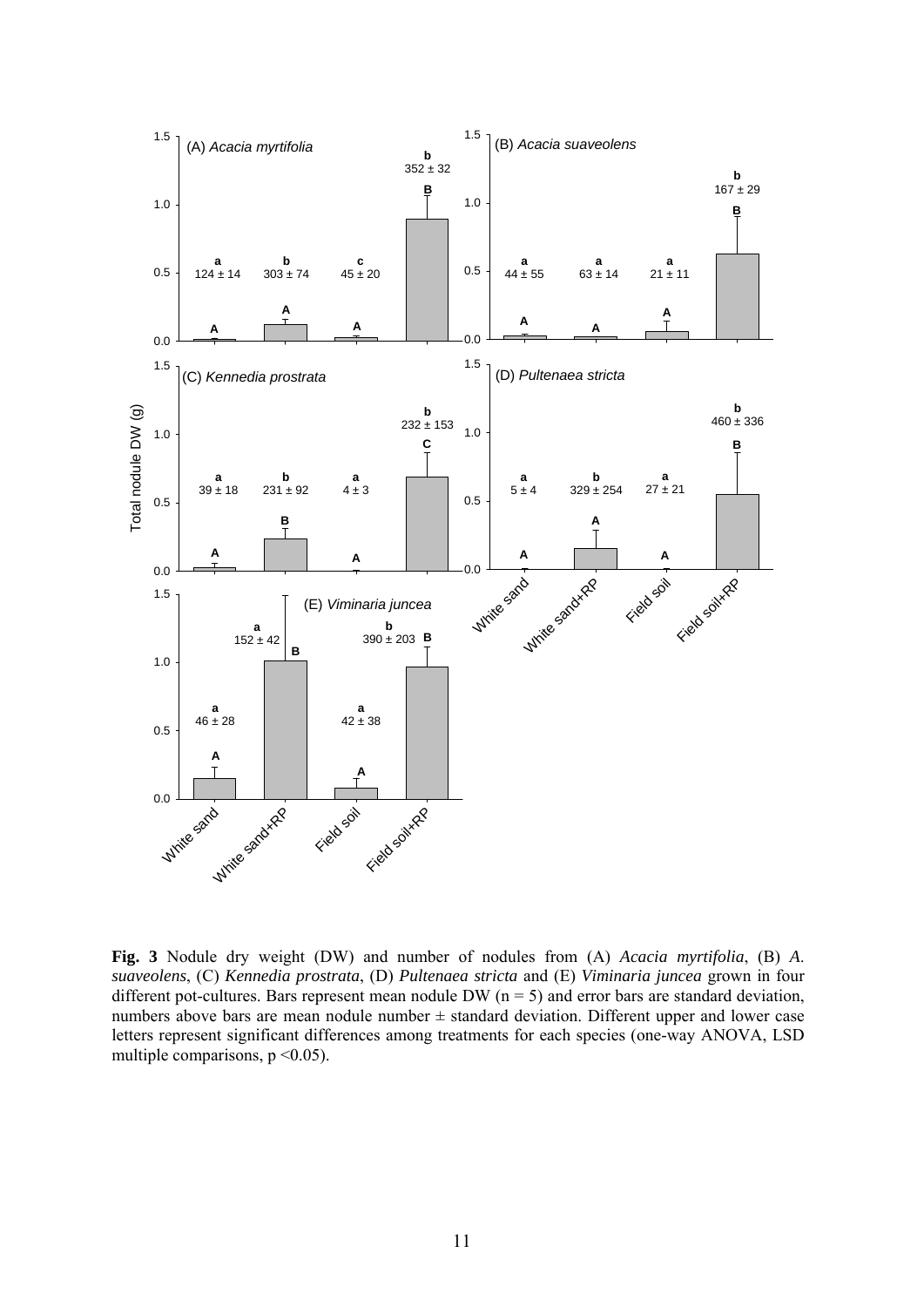| <b>Species</b>     | White sand |      | White sand+RP |      | <b>Field soil</b> |           | <b>Field soil+RP</b> |     |
|--------------------|------------|------|---------------|------|-------------------|-----------|----------------------|-----|
|                    | <b>ECM</b> | CR   | <b>ECM</b>    | CR   | <b>ECM</b>        | <b>CR</b> | ECM                  | CR  |
| Acacia myrtifolia  | 1(5)       | 1(5) | 1(5)          |      | 2(5)              |           | 5(5)                 |     |
| Acacia suaveolens  | 1(5)       |      | 3(5)          |      | 3(5)              |           | 3(5)                 |     |
| Kennedia prostrata | 1(5)       |      | 3(3)          |      | 2(5)              |           | 4(5)                 |     |
| Pultenaea stricta  | 4(4)       |      | 3(3)          |      | 2(4)              |           | 5(5)                 |     |
| Viminaria juncea   |            | 5(5) | 3(5)          | 2(5) |                   | 5(5)      | (5)                  | (5) |

**Table 1** Formation of cluster roots (CR) and ectomycorrhizal associations (ECM) of five native legume species grown in four different pot-cultures. Numbers of plants with CR or ECM associations are indicated with the number of root systems investigated in brackets.

Total N content in aboveground (shoot) biomass ranged between 2 and 930 mg N shoot<sup>-1</sup> (Fig. 4) and N concentration in shoot tissues varied from 1.5 and 3.0% (data not shown). There were no significant differences in total N content among plants grown in white sand, white sand+RP and field soil treatments for all species apart from *Viminaria juncea*. Total N content of aboveground biomass was consistently and significantly different for all plants grown in the field soil+RP treatment. For *Viminaria juncea*, treatments with high P (white sand+RP and field soil+RP) were significantly associated with higher N content (Fig. 4) and N concentration (data not shown).

A similar pattern can be reported for extractable P content in aboveground (shoot) biomass (Fig. 5). All species, apart from *Viminaria juncea* had significantly less P in aboveground biomass when grown in white sand, white sand+RP and field soil treatments compared to field soil+RP. For *Viminaria juncea*, both treatments with high P (white sand+RP and field soil+RP) resulted in significantly greater P content in shoots. Phosphorus concentration in shoot tissue (mg P g DW shoot<sup>-1</sup>) was also significantly greater in plants grown in white sand or field soil amended with RP compared to plants without (Fig. 6), but significantly greater P concentration was found in shoot tissue of plants grown in white sand+RP compared to field soil+RP. Phosphorus concentration was often double that measured for plants of the same species grown in field soil+RP. The only exception was *Viminaria juncea* which had similar concentrations of P in shoot tissue when grown with RP.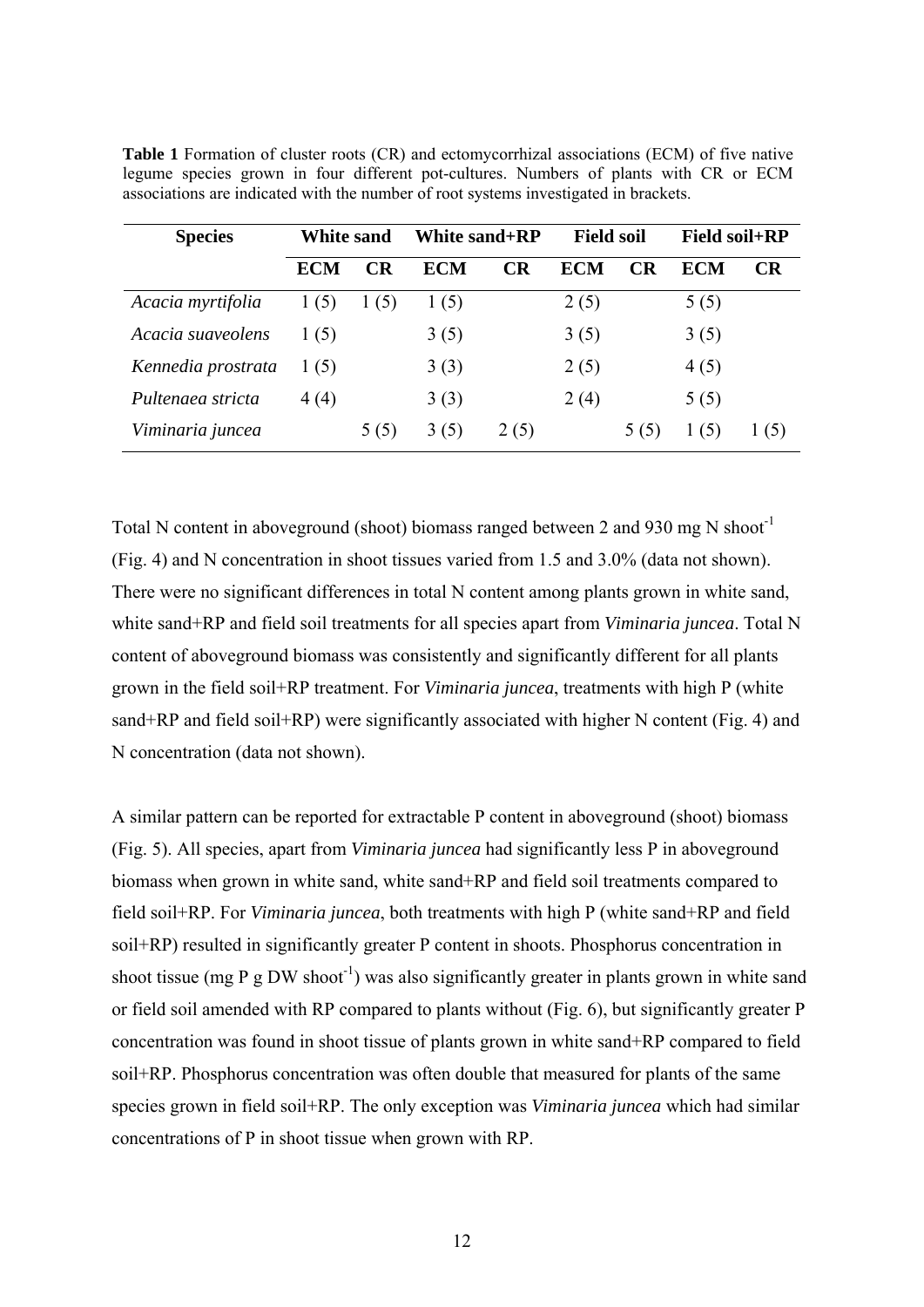

**Fig. 4** Total nitrogen content of aboveground biomass (mg N shoot<sup>-1</sup>) of (A) *Acacia myrtifolia*, (B) *A*. *suaveolens*, (C) *Kennedia prostrata*, (D) *Pultenaea stricta* and (E) *Viminaria juncea* grown in four different pot-cultures. Bars represent mean N content ( $n = 5$ ) and error bars are standard deviation. Different upper case letters represent significant differences among treatments for each species (oneway ANOVA, LSD multiple comparisons,  $p \le 0.05$ ).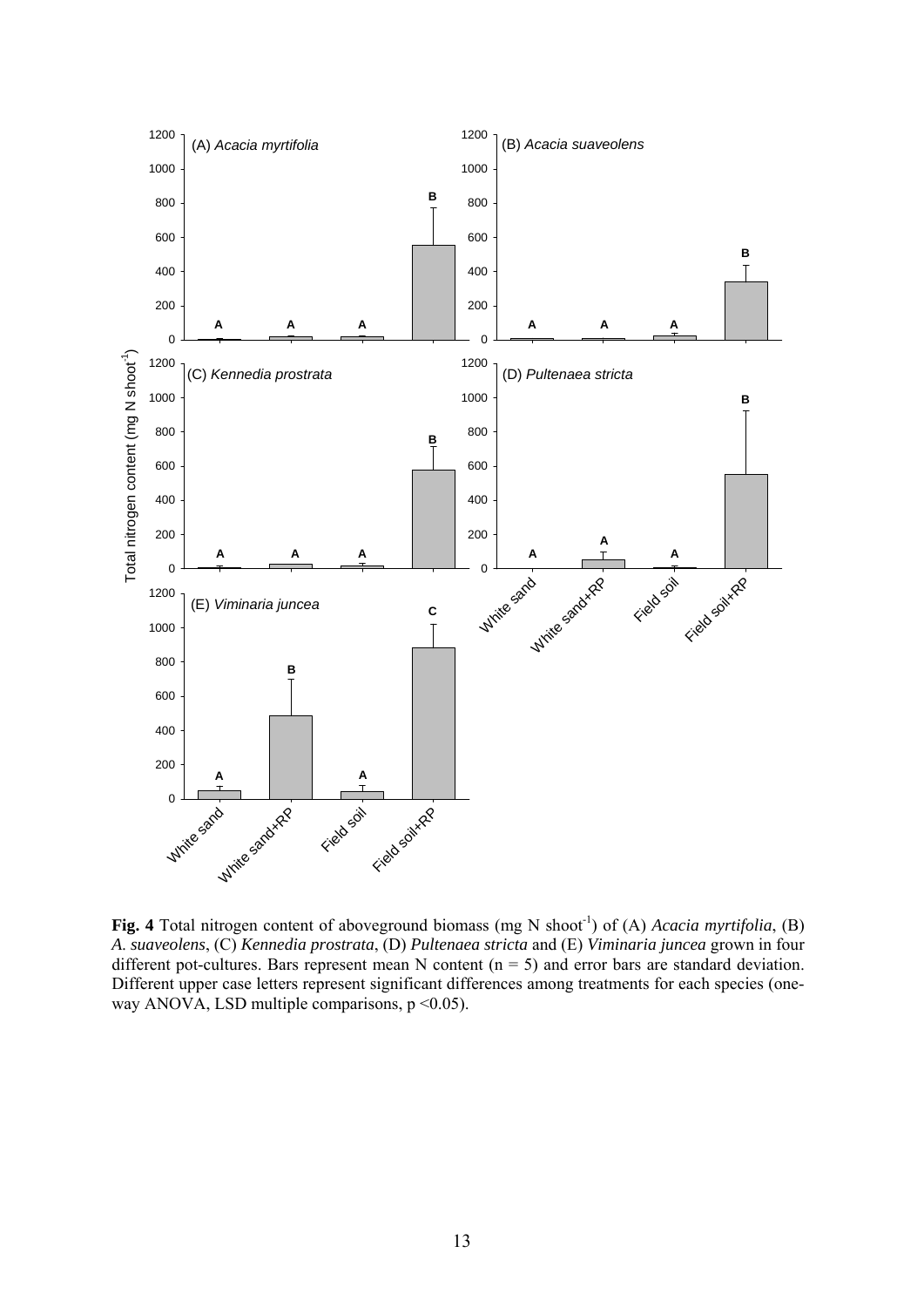

**Fig. 5** Extractable phosphorus content of aboveground biomass (mg P shoot<sup>-1</sup>) of (A) *Acacia myrtifolia*, (B) *A*. *suaveolens*, (C) *Kennedia prostrata*, (D) *Pultenaea stricta* and (E) *Viminaria juncea* grown in four different pot-cultures. Bars represent mean P content (n = 5) and error bars are standard deviation. Different upper case letters represent significant differences among treatments for each species (one-way ANOVA, LSD multiple comparisons,  $p \le 0.05$ ).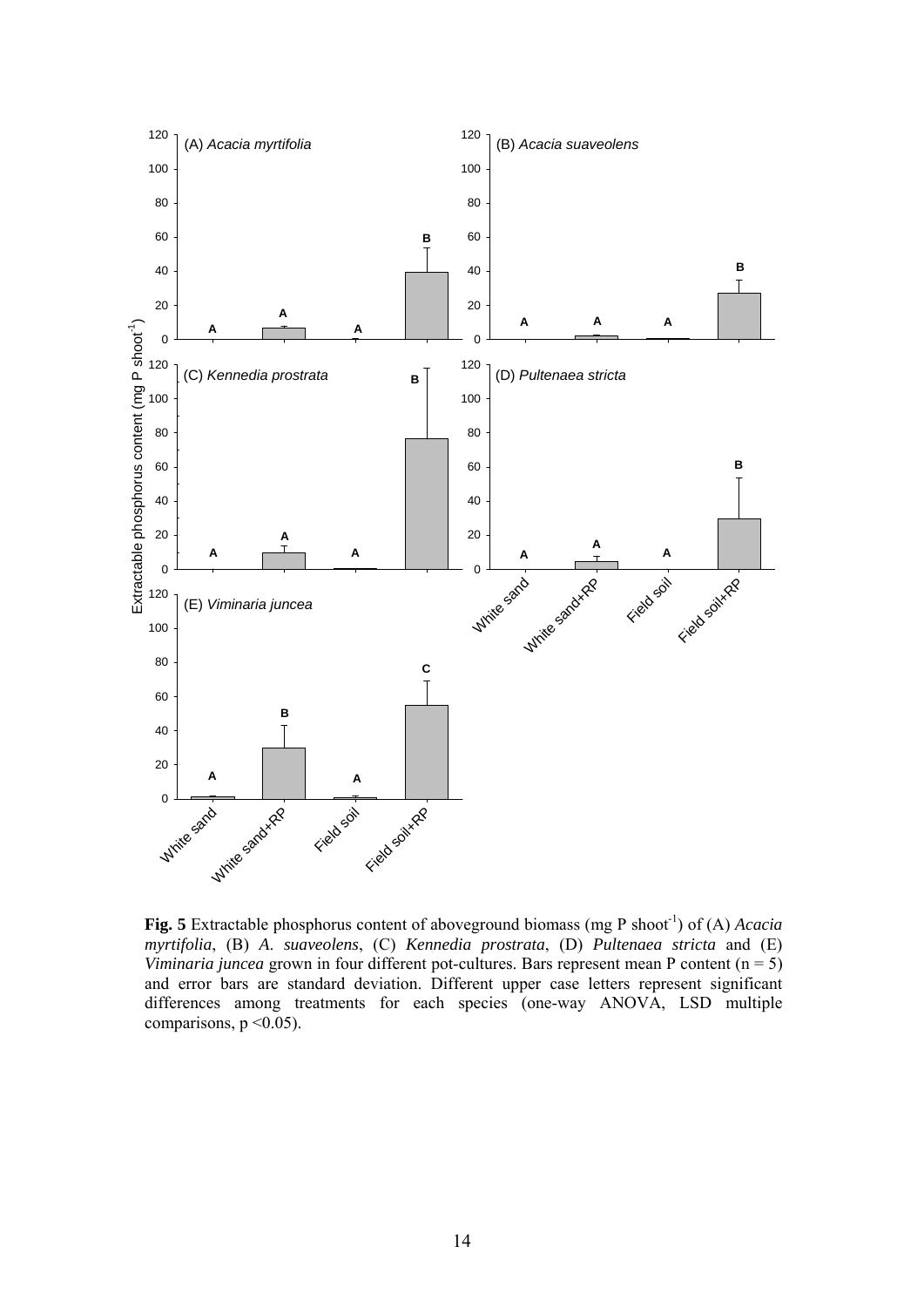

**Fig. 6** Concentration of extractable phosphorus in aboveground shoot biomass (mg P g DW-1) of (A) *Acacia myrtifolia*, (B) *A*. *suaveolens*, (C) *Kennedia prostrata*, (D) *Pultenaea stricta* and (E) *Viminaria juncea* grown in four different pot-cultures. Bars represent mean P concentration ( $n = 5$ ) and error bars are standard deviation. Different upper case letters represent significant differences among treatments for each species (one-way ANOVA, LSD multiple comparisons,  $p \le 0.05$ ).

*Experiment 2 – Effect of phosphorus supply on legume growth and nodulation*  Shoot and root biomass of *Acacia verticillata* and *Viminaria juncea* were three to four times greater than for *A. myrtifolia* and *A. pulchella* (Figs. 7, 8). For the *Acacia* species, shoot and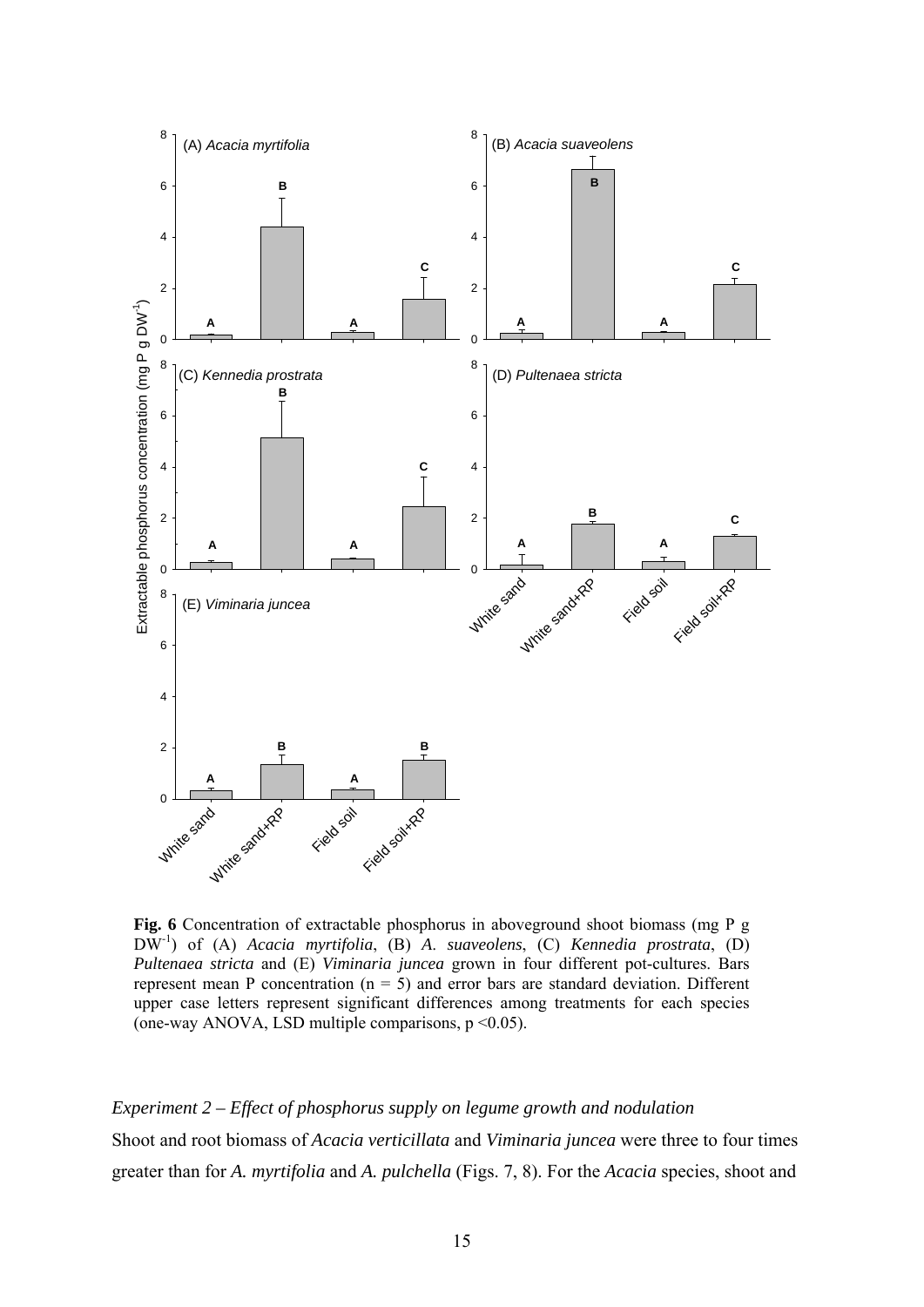root biomass of plants supplied with 0P had the smallest biomass but differences were only significant for *A*. *verticillata* (Fig. 8). Shoot and root biomass of *A*. *myrtifolia* and *A*. *verticillata* grown in the 1P treatment was equivalent or lower than the ½P treatment. Shoot and root biomass of *Viminaria juncea* was greatest for the 0P treatment but unfortunately, no data was available for the 1P treatment for *Viminaria juncea* (see Materials and methods). Root biomass of all species generally reflected patterns of shoot growth but with much greater variability as indicated by relatively large error bars (Fig. 8).



**Fig. 7** Pot-culture of four species of native woody legumes (A) *Acacia myrtifolia*, (B) *A*. *pulchella*, (C) *A*. *verticillata* and (D) *Viminaria juncea* grown in white sand with or without addition of weekly aliquots of P to investigate the growth and formation of nodules depending on availability of P.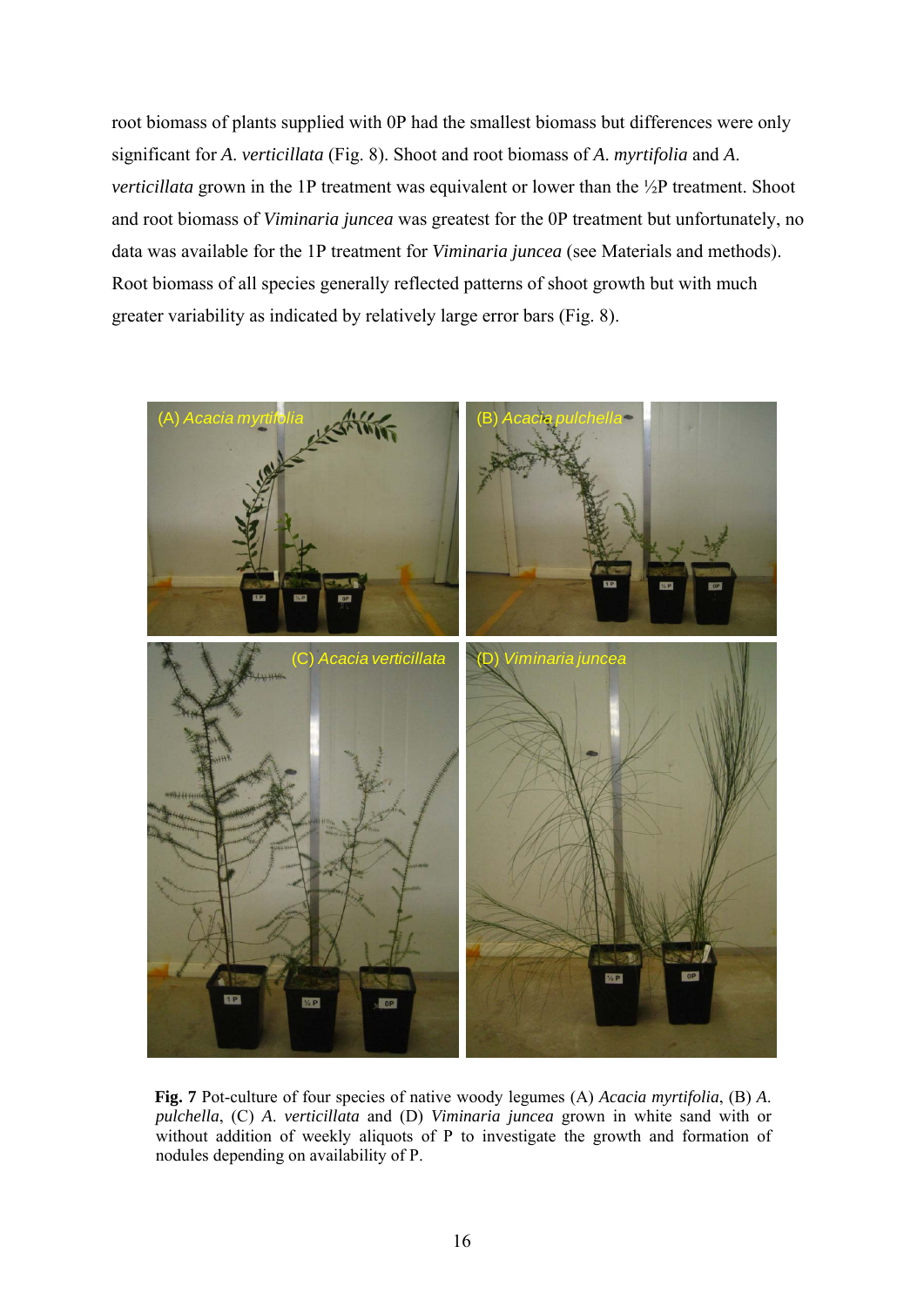

**Fig. 8** Shoot and root dry weight (DW) of (A) *Acacia myrtifolia*, (B) *A*. *pulchella*, (C) *A*. *verticillata* and (D) *Viminaria juncea* grown in pot-culture supplied with three different levels of P. Bars represent mean values  $(n = 5)$  and error bars are standard deviation. Different upper case letters represent significant difference among treatments for each species (one-way ANOVA, LSD multiple comparisons,  $p \le 0.05$ ).

The number of nodules on individual plants ranged from no nodules for *A. pulchella* and *A. verticillata* grown in the 0P treatment to over 250 nodules for *A. myrtifolia* grown in the 1P treatment (values in brackets, Fig. 9). Total nodule dry weight increased with increasing addition of P and nodule number followed a similar pattern. Significant differences among total nodule dry weight were only found for *A. pulchella* and *A. verticillata*. Significant differences in mean nodule number were found among all treatments for the three species of *Acacia* except *A*. *myrtifolia* where nodule numbers were not significantly different from 0P compared to  $\frac{1}{2}P$  (Fig. 9).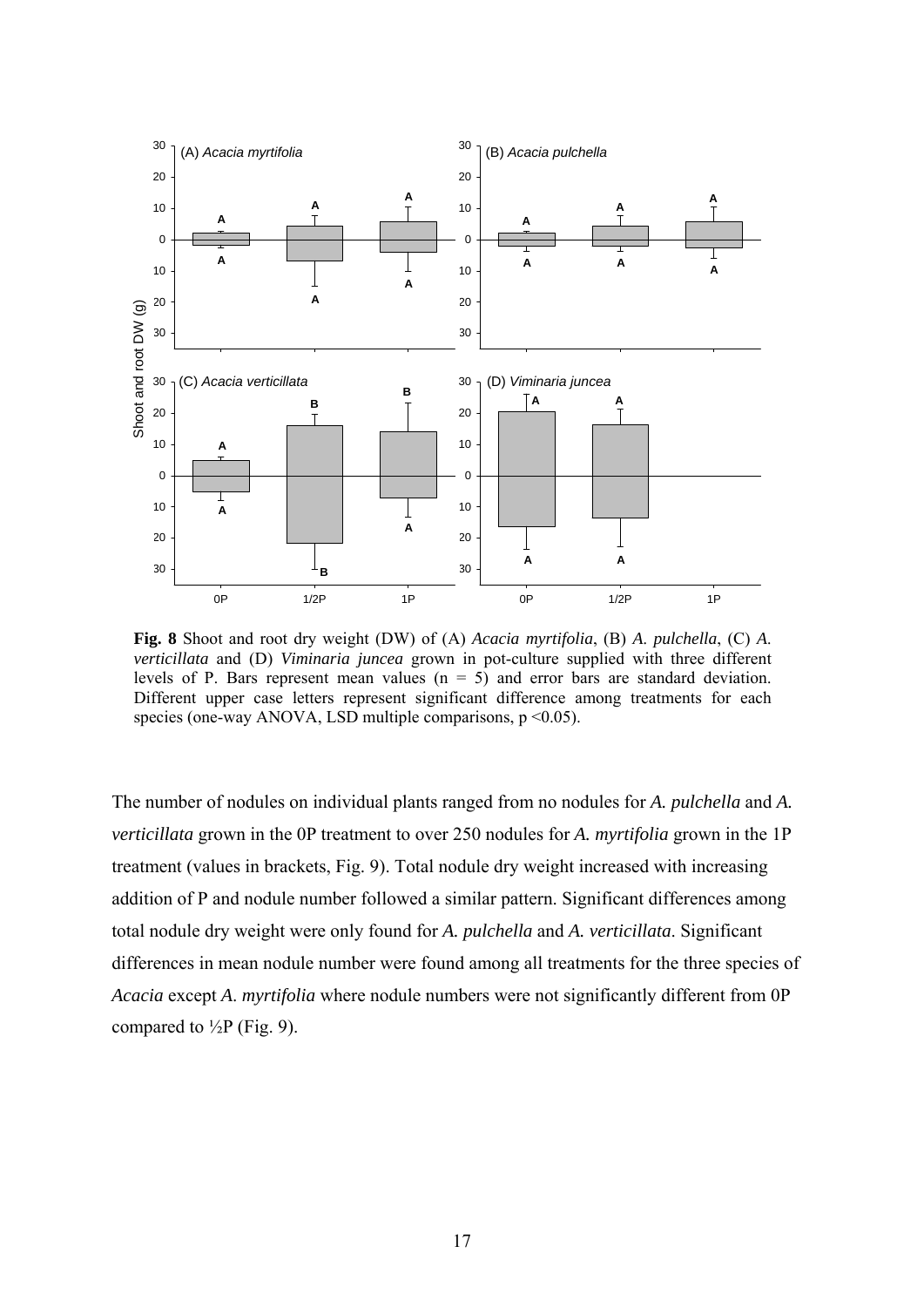

**Fig. 9** Nodule dry weight (DW) and number of nodules from (A) *Acacia myrtifolia*, (B) *A*. *pulchella*, (C) *A*. *verticillata* and (D) *Viminaria juncea* grown in pot-culture supplied with three different levels of P. Bars represent mean total nodule DW ( $n = 5$ ) and error bars are standard deviation, numbers above bars are mean nodule number  $\pm$  standard deviation. Different upper and lower case letters represent significant differences among treatments for each species (oneway ANOVA, LSD multiple comparisons,  $p \le 0.05$ ).

The mean percentage of nodule biomass contributing to the total belowground biomass was calculated for each treatment (Table 2). The percentage of nodule was lowest for *A. verticillata* grown in the 0P and ½P treatments (less than 1%) and greatest for the same species grown in 1P treatments (greater than  $8\%$ ).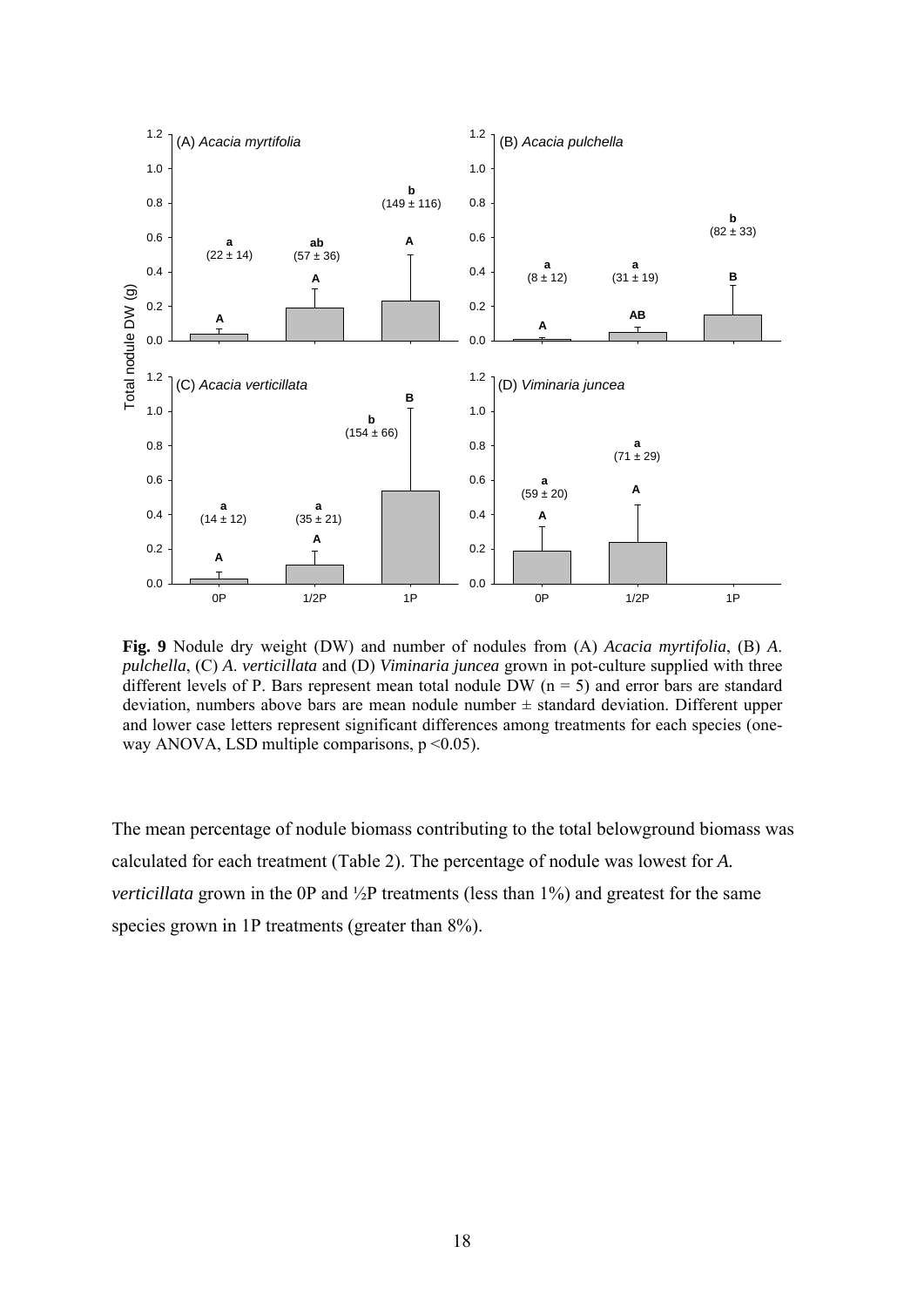| <b>Species</b>      | 0P(%)         | $\frac{1}{2}P(\%)$ | 1P $(% )$     |
|---------------------|---------------|--------------------|---------------|
| Acacia myrtifolia   | $2.3 \pm 1.4$ | $7.2 \pm 4.9$      | $7.8 \pm 4.4$ |
| Acacia verticillata | $0.7 \pm 0.3$ | $0.6 \pm 0.5$      | $8.5 \pm 4.6$ |
| Acacia pulchella    | $0.4 \pm 0.1$ | $3.3 \pm 2.4$      | $5.7 \pm 2.5$ |
| Viminaria juncea    | $1.2 \pm 0.7$ | $1.7 \pm 0.7$      | -             |

**Table 2** Mean percentage of nodule biomass  $(\pm$  standard deviation) contributing to belowground biomass for four native legume species grown in the glasshouse with different P treatments.

Nitrogen content of aboveground biomass was generally similar among treatments for each species and ranged from 25 to 470 mg N shoot<sup>-1</sup> (Fig. 10). Nitrogen concentration in aboveground biomass ranged from 0.9 to 2.7% N (data not shown). The only significant increase was for *Acacia verticillata* grown in the 0P treatment compared to higher levels of P  $(\frac{1}{2}P \text{ and } IP)$ . Total N in leaves (%) increased, but not significantly, with increasing addition of P for all species except *A. myrtifolia* (data not shown). Total N in leaves of *A. myrtifolia* remained at about 1.5% regardless of how much P was available and total N for all species and treatments were all within a small range of 1.0 to 2.5% (data not shown).

Extractable P content of shoots increased with increasing supply of P (Fig. 11). This increase was significant for no or low application of P (0P and ½P) for *Acacia myrtifolia* and *A*. *verticillata* and for low to high applications (½P and 1P) for *A*. *pulchella.* There was no significant increase in shoot P content for *Viminaria juncea.* Similarly, P concentration in shoots increased with increasing availability of P in all four species (Fig. 12). These increases were significant for *A. myrtifolia* and *A. verticillata* across all three treatments and for 0P compared to ½P and 1P for *A. pulchella*. *Acacia pulchella* had the greatest concentration of P in leaves (up to  $1100$  mg P g DW leaves<sup>-1</sup>).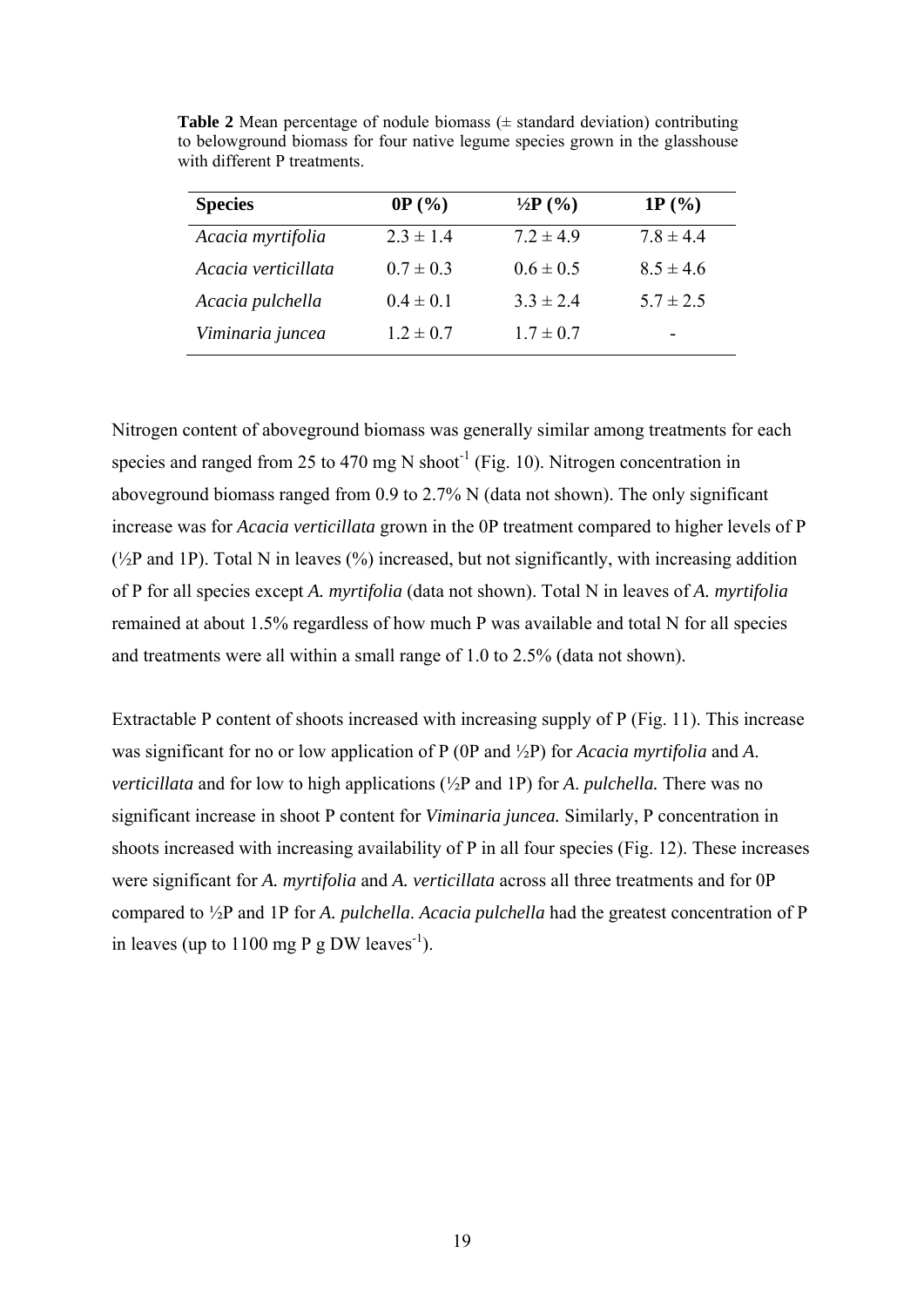

**Fig. 10** Total nitrogen content of aboveground biomass (mg N shoot<sup>-1</sup>) of (A) *Acacia myrtifolia*, (B) *A*. *pulchella*, (C) *A*. *verticillata*, and (D) *Viminaria juncea* grown in pot-culture supplied with three different levels of P. Bars represent mean N content  $(n = 5)$  and error bars are standard deviation. Different upper case letters represent significant differences among treatments for each species (oneway ANOVA, LSD multiple comparisons,  $p \le 0.05$ ).



Fig. 11 Extractable phosphorus content of aboveground biomass (mg P shoot<sup>-1</sup>) of (A) *Acacia myrtifolia*, (B) *A*. *pulchella*, (C) *A. verticillata*, and (D) *Viminaria juncea* grown in pot-culture supplied with three different levels of P. Bars represent mean P content  $(n = 5)$  and error bars are standard deviation. Different upper case letters represent significant differences among treatments for each species (one-way ANOVA, LSD multiple comparisons,  $p \le 0.05$ ).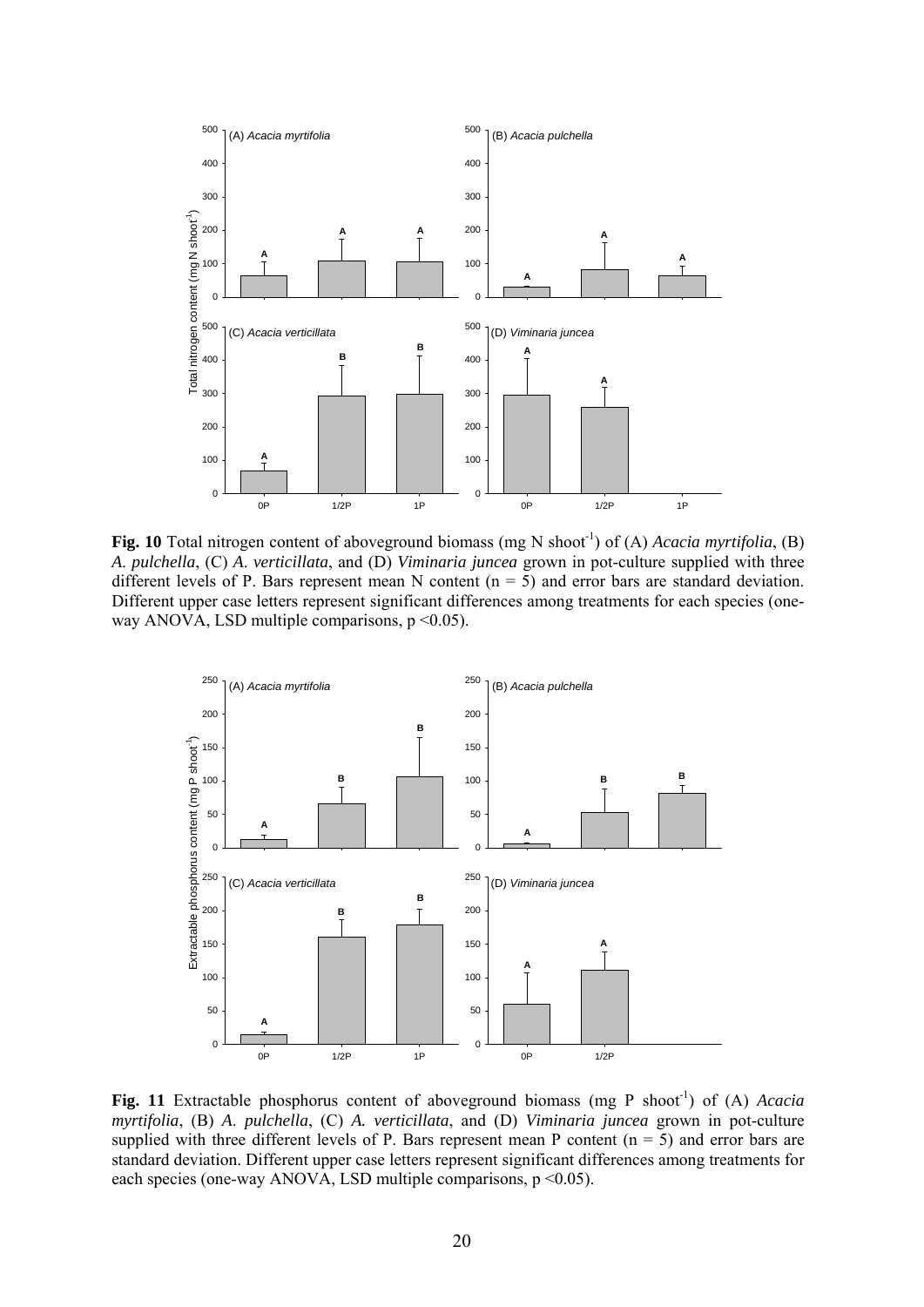

**Fig. 12** Concentration of extractable phosphorus in aboveground shoot biomass (mg shoot<sup>-1</sup>) of (A) *Acacia myrtifolia*, (B) *A*. *pulchella*, (C) *A. verticillata*, and (D) *Viminaria juncea* grown in pot-culture supplied with three different levels of P. Bars represent mean P concentration ( $n = 5$ ) and error bars are standard deviation. Different upper case letters represent significant differences among treatments for each species (one-way ANOVA, LSD multiple comparisons,  $p \le 0.05$ ).

Two species, *Acacia myrtifolia* and *Viminaria juncea* were common to both experiments. When grown in white sand with no added P (white sand+RP in Experiment 1 or 0P in Experiment 2), both species had 10-fold smaller mean dry weight (total above- plus belowground biomass) in Experiment 1 compared to biomass accumulation in Experiment 2. Mean nodule dry weight and number were similar for *Viminaria juncea* in both experiments  $(-0.2 \text{ g plant}^{-1}$  and  $\sim 50$  nodules respectively), but there was a five-fold difference in mean nodule number for *Acacia myrtifolia* in Experiment 1 compared to Experiment 2 (124 compared to 22 nodules) and these nodules weighed half that (0.02 g) of the total nodule dry weight collected in Experiment 2 (0.04 g). Foliar N and P content was lower for both species in Experiment 1 compared to Experiment 2. The reason for this is unknown as both experiments were set up and the same time and in the same manner. The only difference was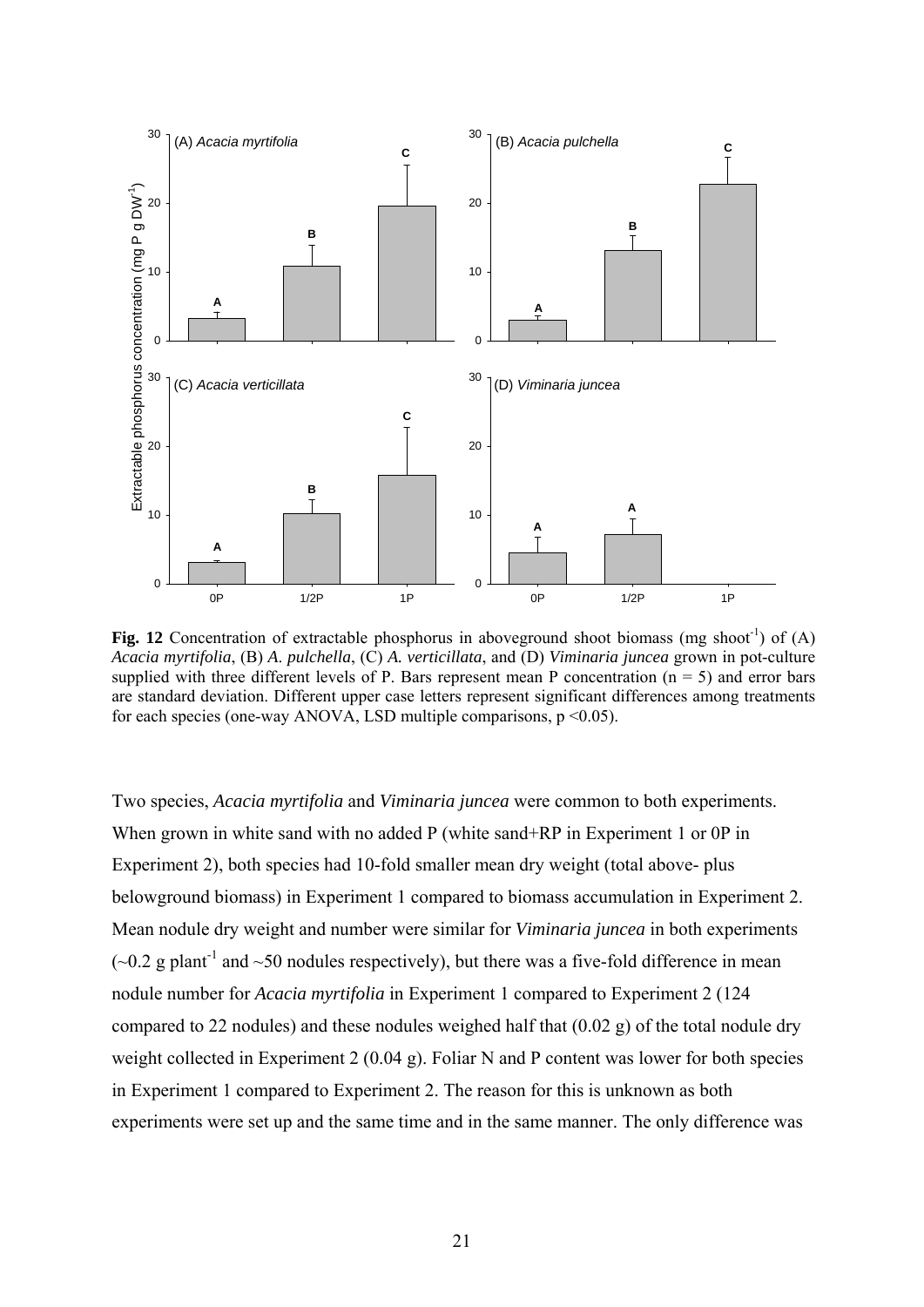that plants in Experiment 1 were grown for 9 months prior to harvesting and for 12 months in Experiment 2.

# **Discussion**

The legumes investigated here are native to low nutrient soils of woodlands in south-east Australia. For the four species of *Acacia* and *Pultenaea stricta*, this study is the first report of their ability to form nodules and their ectomycorrhizal status. Only one species, *Acacia myrtifolia* is a new account of formation of cluster roots. There are only two published reports of formation of cluster roots by *Acacia* (Sward 1978, Adams *et al*. 2002) so this is perhaps not a surprising result. Nodule and cluster root formation for *Viminaria juncea* was confirmed (Lamont 1972, Dinkelaker *et al*. 1995, Adams *et al*. 2002) but the mycorrhizal association for this species has not previously been published. In previous studies, *Kennedia prostrata* formed cluster roots (Trinick 1977, Adams *et al*. 2002, Pang *et al*. 2010 a, b) but did not in this study. The reason for this remains unknown.

#### *Interaction of phosphorus and nutrient uptake strategy*

The combination of a good source of mycorrhizal innocula (field soil treatments) and P (+RP treatments) promoted greater above- and belowground biomass accumulation, greater nodule formation and greater N and P concentration and content in shoots. For all species apart from *Viminaria juncea*, this coincided with the greatest incidence of ectomycorrhizal infection. Contrary to the original hypotheses posed, equal numbers of plants of *A*. *myrtifolia*, *A*, *suaveolens*, *Kennedia prostrata* and *Pultenaea stricta* showed evidence of ectomycorrhizal fungal infection regardless of whether they were grown in high or low P soils and with or without a source of native inoculum. This did not however equate to increased growth, nodulation or nutrient content, even when P was available in soil. The extent of mycorrhizal infection was not measured (e.g. number of infected root tips per root system) so it is possible that even though fungal structures were present in roots, the incidence in some treatments was too low to produce any marked effect on nutrient uptake and growth. As plants grown in white sand were not supplied with a source of native fungal inoculum, it is further possible that the colonising fungal species were different for this treatment and less effective for P uptake. This hypothesis has some credence because when P was present in the growing medium without native inoculum (white sand+RP) there was no significant increase in plant biomass or P content compared to soil with native fungal inoculum (field soil). Phosphorus concentration in shoots and nodulation was greater for plants grown in the presence of P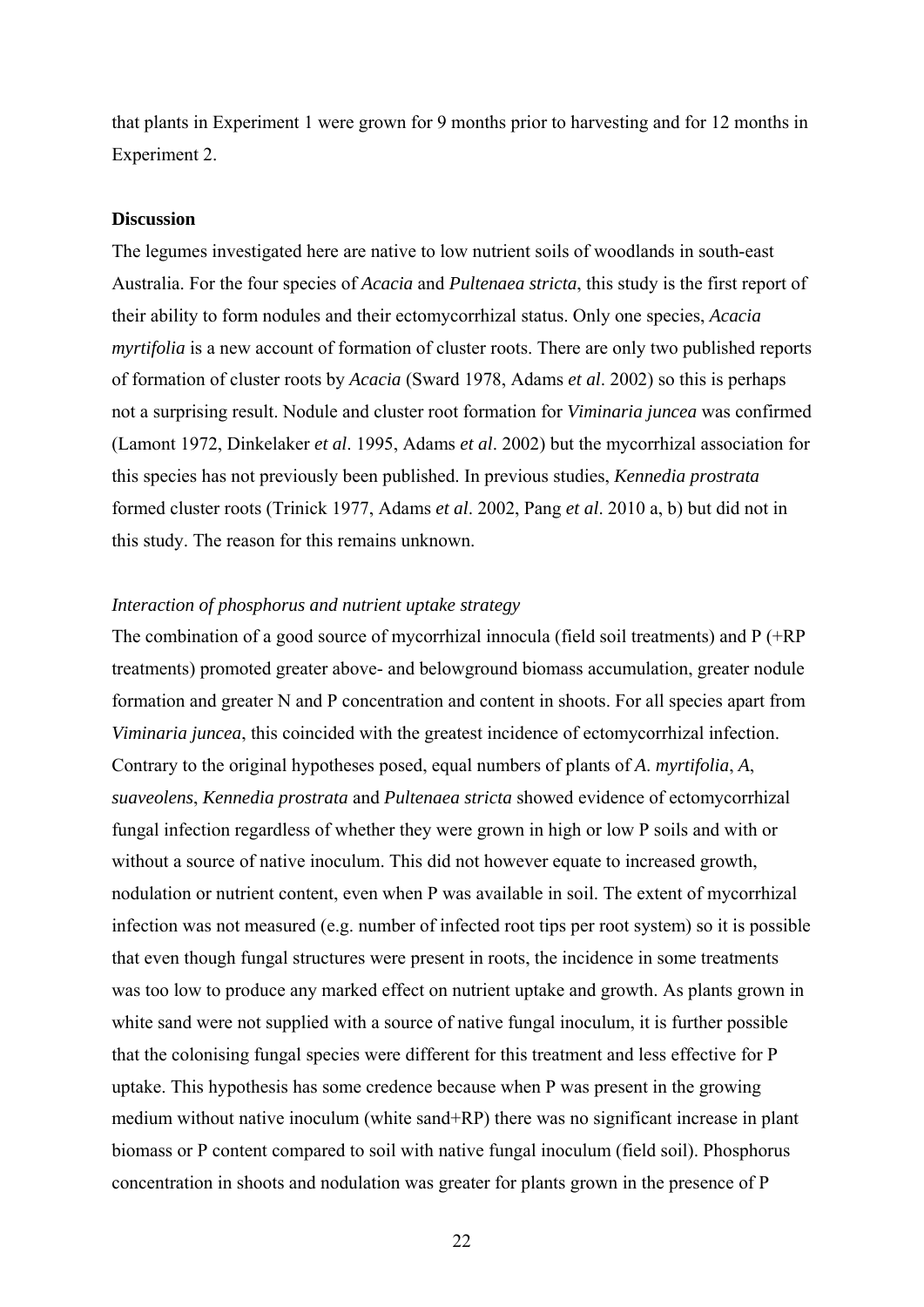which indicates that P uptake did occur but not due to any particular root specialisation that was investigated here. This suggests that soil type played some role (Gardener *et al*. 1982, Adams *et al*. 2002) or native fungal inoculants are needed to promote effective mycorrhizal associations for increased P uptake.

If cluster roots were present, they were expected to be profuse in low P treatments. This was the case for *Viminaria juncea*, however, this pattern was not associated with the greatest biomass, nodulation or nutrient content. Plants with access to high levels of P were larger, showed greater nodulation and increased N and P content in shoots compared to plants that did not, regardless of the presence of root clusters or mycorrhizal infection. *Viminaria juncea* grown in pot culture with the combination of field soil and high P had significantly greater P content in shoots compared to white sand+RP. This suggests that other forms of P present in the field soil, such as organic P, may have been available for uptake, possibly by mycorrhizal fungi or cluster roots or both (Adams and Pate 1992).

Plants in all treatment were exposed to a cocktail of commercially available legume bacterial inoculants providing the same potential for nodule formation. Clearly, access to P was important for nodule formation and even more essential for N-fixation as indicated by equivalent numbers of nodules for white sand+RP and field soil+RP treatments but not for plant biomass, nodule weight or N content or concentration. This result is consistent with other leguminous agricultural species including soybean (Israel 1987, Ribet and Drevon 1995, Drevon and Hartwig 1997), common bean (Pereira and Bliss 1987), pea (Jakobsen 1985), clover (Almeida *et al*. 2000, Hogh-Jensen *et al*. 2002) and alfalfa (Drevon and Hartwig 1997).

# *Effect of phosphorus supply on legume growth and nodulation*

In this experiment, *A*. *verticillata* was the only species to show a significant increase in biomass with addition of P. The other species tested had only small increases in biomass, and in the case of *Viminaria juncea*, a decrease in biomass with addition of P was measured. In many published studies, an increase in host plant growth has been recorded (e.g. Robson *et al*. 1981, Reinsvold and Pope 1987, Yahiya *et al*. 1995), but in equally as many others, no increases in host plant growth were recorded (e.g. Sanginga *et al*. 1991). Robson *et al*. (1981) suggested that P increased N-fixation in subterranean clover by stimulating host plant growth rather than by exerting an effect on rhizobial growth and survival or on nodule formation and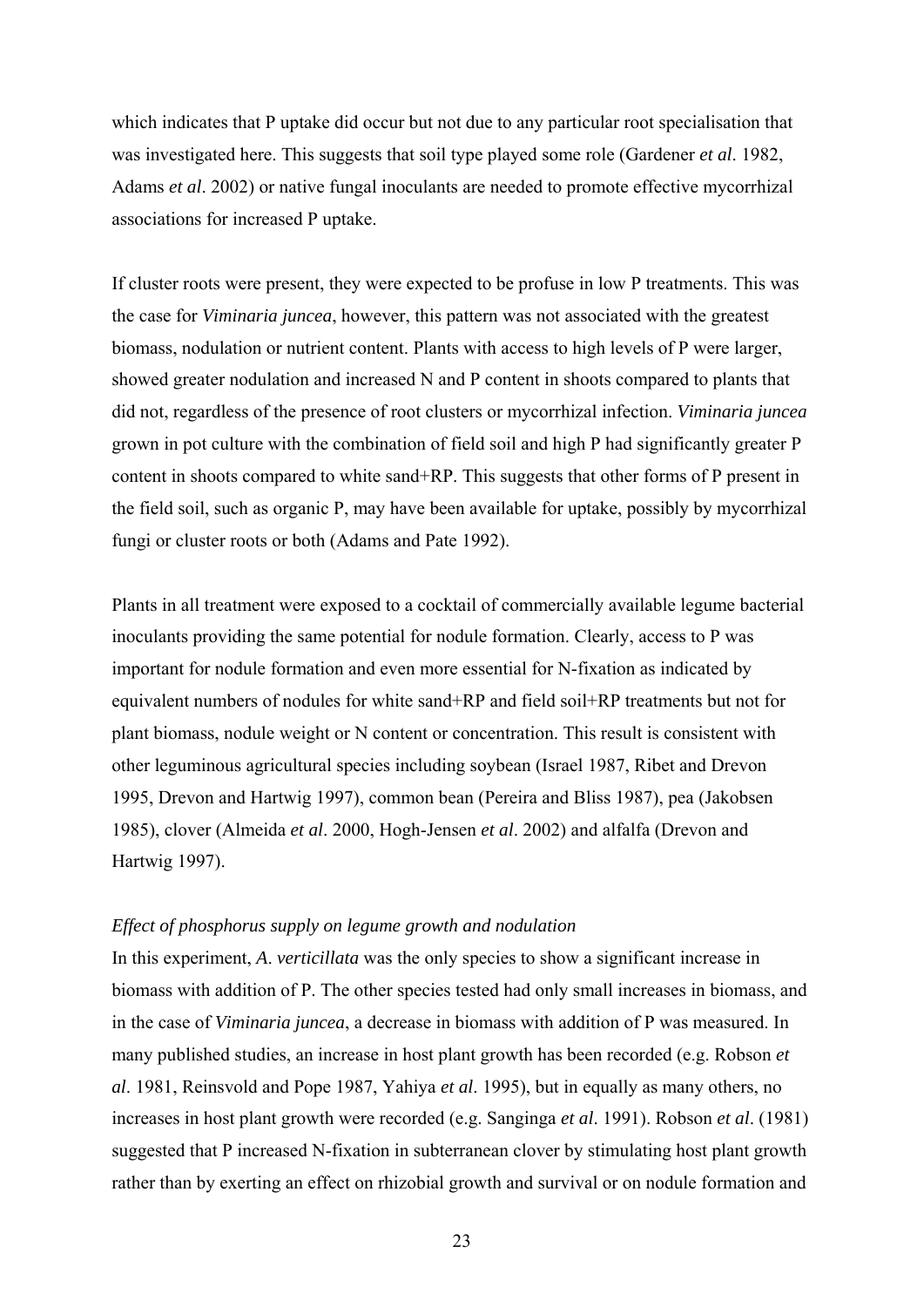function. This seems logical as an increase in host plant growth would allow greater allocation of nutrients and carbohydrates to roots and nodules. This does not seem to be the case for the legumes tested in this study but it should be kept in mind that they differ from clover by being perennial and woody (Pate *et al*. 1993, 1998) and native to an inherently nutrient-poor ecosystem.

An increase in supply of P generally translated to an increase in N concentration and content of shoots*.* However, N concentration and content of shoot systems did not differ significantly between P treatments for *A. verticillata* and *A. pulchella* suggesting that P does not have a limiting role in nodule formation, at least for these two species. In contrast, whole plant N content and/or N concentration in leaves increased as result of P fertilisation in studies with common bean (Pereira and Bliss 1987), pigeon pea (Itoh 1987) and cowpea (Cassman *et al*. 1981). Again, these are all herbaceous species compared to the perennial woody species tested.

Nodule biomass was stimulated by increase in P supply but the pattern was not the same for root dry weight, particularly in *A. myrtifolia* and *A. pulchella*. This indicates that the effect of external P on nodulation was independent of host plant growth as proposed by Gentili and Huss-Danell (2003). As shown in Experiment 1, the relatively greater effect of P on nodulation than on host plant growth suggests that nodule development is reliant on P supply and is therefore sensitive to P deficiency.

Total dry weight of nodules was low when plants were supplied with no P. Phosphorus deficiency limits nodulation as well as nodule growth and function, thus reducing N-fixation capacity (Cadisch *et al*. 1989). Early studies suggested that P deficiency reduces root growth of the host plant and limits photosynthetic carbohydrate supply to nodules (Jakobsen 1985). As a consequence of the host plant being P-deficient, the demand for N by the host plant is also reduced and it is likely that the proportion of photosynthate partitioned to nodules decreases (Yang 1995). Nodules are also known to be the strong sinks for P, particularly under conditions of P-deficiency (Al-Niemi *et al*. 1997, Tang *et al*. 2001, Hogh-Jensen *et al*. 2002).

There was a consistent increase in foliar P concentration with increased P application in the native legumes investigated. In legumes, application of P has been found to increase N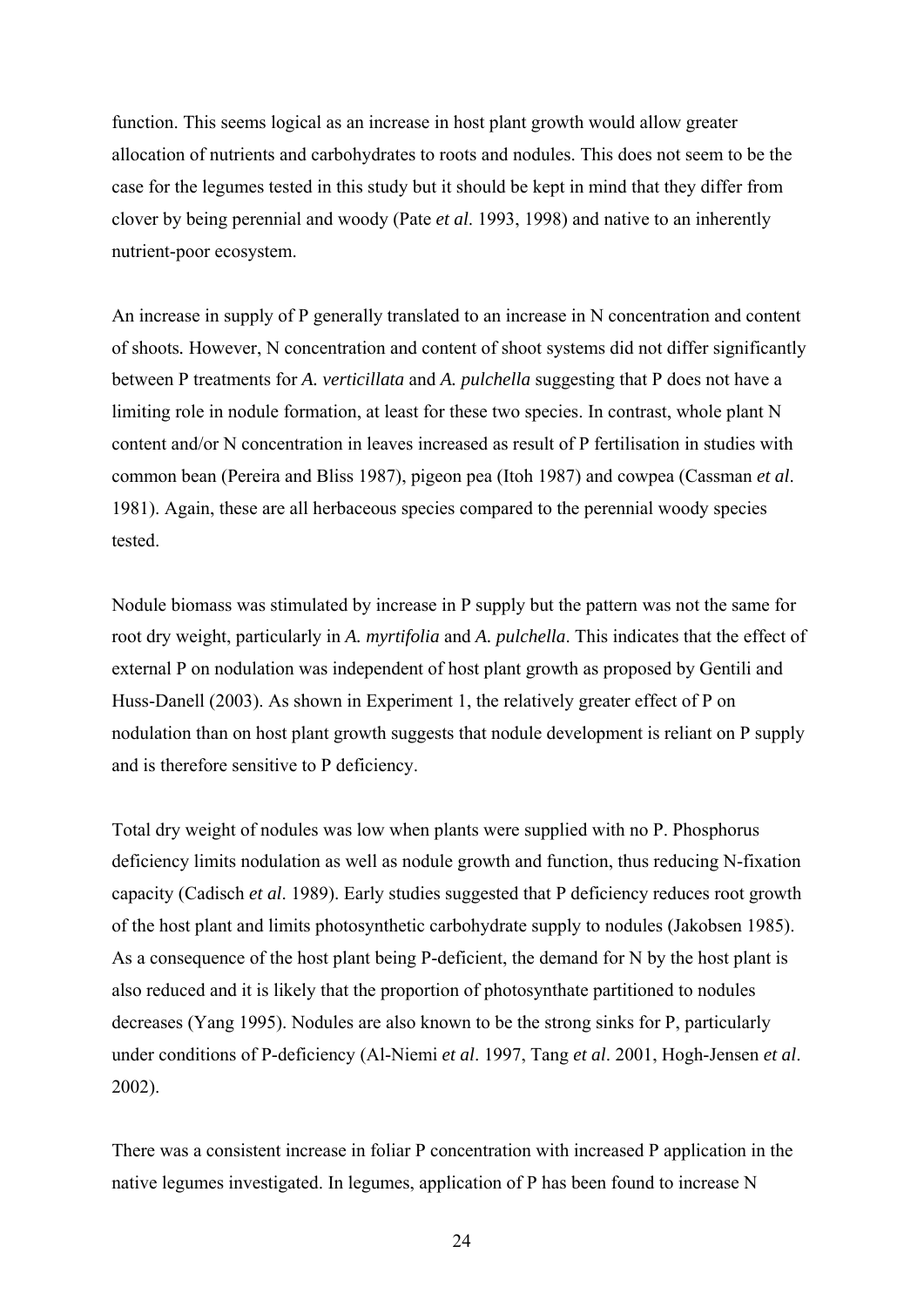concentration in host plant tissues by stimulating rates of N-fixation (Knight 1986, Israel 1987, Schulze 2004, Schulze *et al*. 2006). For other species, such as *Acacia* (Witkowski 1994) and various native heaths (Specht and Groves 1966, Grundon 1972), an increase in growth has been recorded with addition of low concentrations of nutrients but a decline in growth was found at higher concentrations. Other studies have found no difference in the growth of Australian grassland species (Bennett and Adams 2001) or heathland Epacridaceae (Bell *et al*. 1994) following the addition of P despite the presence of mycorrhizal associations.

In this study and others that have been made reference to, only a small number of species have been investigated experimentally. It is likely that a wider spectrum of native legumes will have even greater diversity of root specialisations, distributions and morphologies than currently documented and the interactions among these and nutrient supply are expected to be complex. Regardless, this potential puts Australian native legumes at the forefront of research for agricultural application (Denton *et al*. 2006, Robinson *et al*. 2007, Pang *et al*. 2010b, Suriyagoda *et al*. 2010) and possibly soil remediation (Reichman 2007) and salinity (Manchanda and Garg 2008) and for developing our understanding of plant functioning and biodiversity in low nutrient environments (Pate and Hopper 1993, Hopper and Gioia 2004).

From this study it is clear that mycorrhizal associations are required for increased growth and P uptake, and, putative enhancement of N-fixation in all but one of the species studied. The presence of cluster roots on *Viminaria juncea* conferred a greater advantage than mycorrhizal associations to plant growth, N-fixation and P uptake. Simply increasing the supply of P does not necessarily increase plant growth, nodulation and nutrient content. Further investigations are required to determine how widespread the occurrence of cluster roots and mycorrhizal associations are in native Australian legume species and if there is a taxonomic and/or ecological basis to this distribution.

#### **Acknowledgements**

This research was supported by funding from the Australian Flora Foundation and GH was supported by an AusAid Scholarship. Thanks to Najib Ahmady, Amanda Ashton, Jennifer Brooks, Benedict Fest, Matt Lee, Anne Miehs, Catherine Nield and Cara Reece for root sorting and chemical analyses.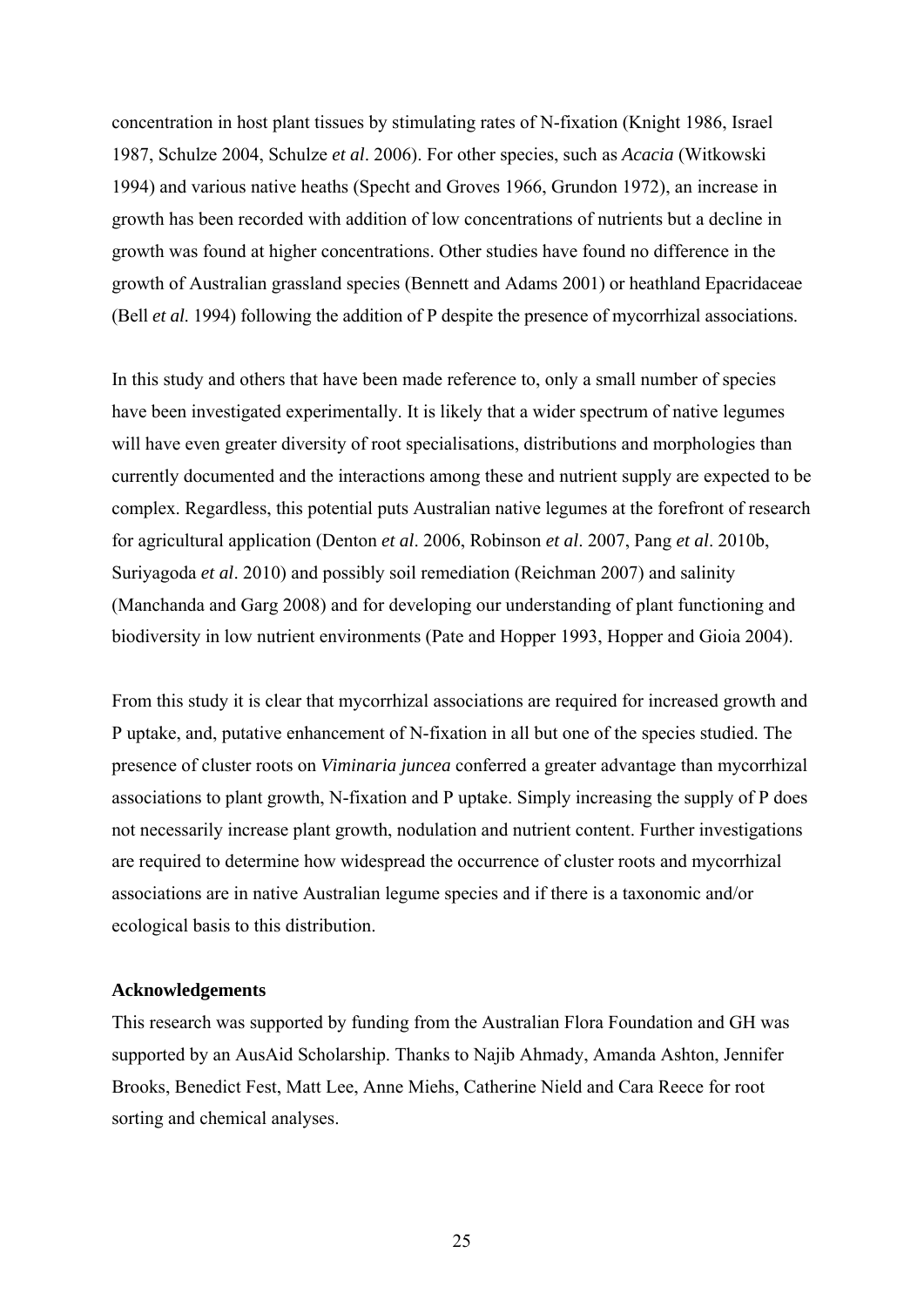#### **References**

- Adams MA, Bell TL, Pate JS (2002) Phosphorus sources and availability modify growth and distribution of root clusters and nodules of native Australian legumes. *Plant, Cell and Environment* 25: 837-850.
- Adams MA, Iser J, Keleher AD, Cheal DC (1994) Nitrogen and phosphorus availability and the role of fire in heathlands at Wilsons Promontory. *Australian Journal of Botany* 42: 269-281.
- Adams MA, Pate JS (1992) Availability of organic and inorganic forms of phosphorus to lupins (*Lupinus* spp.). *Plant and Soil* 145: 107-113.
- Adams MA, Simon J, Pfautsch S (2010) Woody legumes: a (re)view from the south. *Tree Physiology* 30: 1072-1082.
- Aerts R (1990) Nutrient use efficiency in evergreen and deciduous species from heathlands. *Oecologia* 84: 391-397.
- Almeida JPF, Hartwig UA, Frehner M, Nosberger J, Luscher A (2000) Evidence that P deficiency induces N feedback regulation of symbiotic  $N_2$  fixation in white clover (*Trifolium repens* L). *Journal of Experimental Botany* 348: 1289-1297.
- Al-Niemi TS, Kahn ML, McDermott TR (1997) Phosphorus metabolism in the bean-*Rhizobium tropici* symbiosis. *Plant Physiology* 113: 1233-1242.
- Bakker MR, Augusto L, Achat DL (2006) Fine root distribution of trees and understorey in mature stands of maritime pine (*Pinus pinaster*) on dry and humid sites. *Plant and Soil* 286: 37-51.
- Bell TL, Pate JS, Dixon KW (1994) Response of mycorrhizal seedlings of SW Australian sandplain Epacridaceae to added nitrogen and phosphorus. *Journal of Experimental Botany* 45: 779-790.
- Bennett L, Adams M (2001) Response of a perennial grassland to nitrogen and phosphorus additions in sub-tropical, semi-arid Australia. *Journal of Arid Environments* 48: 289-308.
- Cadisch G, Sylvester-Bradley R, Nosberger J (1989)<sup>15</sup>N -based estimation of nitrogen fixation by eight tropical forage legumes at two levels of P:K supply. *Field Crops Research* 22: 181-194.
- Cassman KG, Whitney AS, Fox RI (1981) Phosphorus requirements of soybean and cowpea as affected by mode of N nutrition. *Agronomy Journal* 73: 17-22.
- Chapin FS (1980) The mineral nutrition of wild plants. *Annual Review of Ecology and Systematics* 11: 233-260.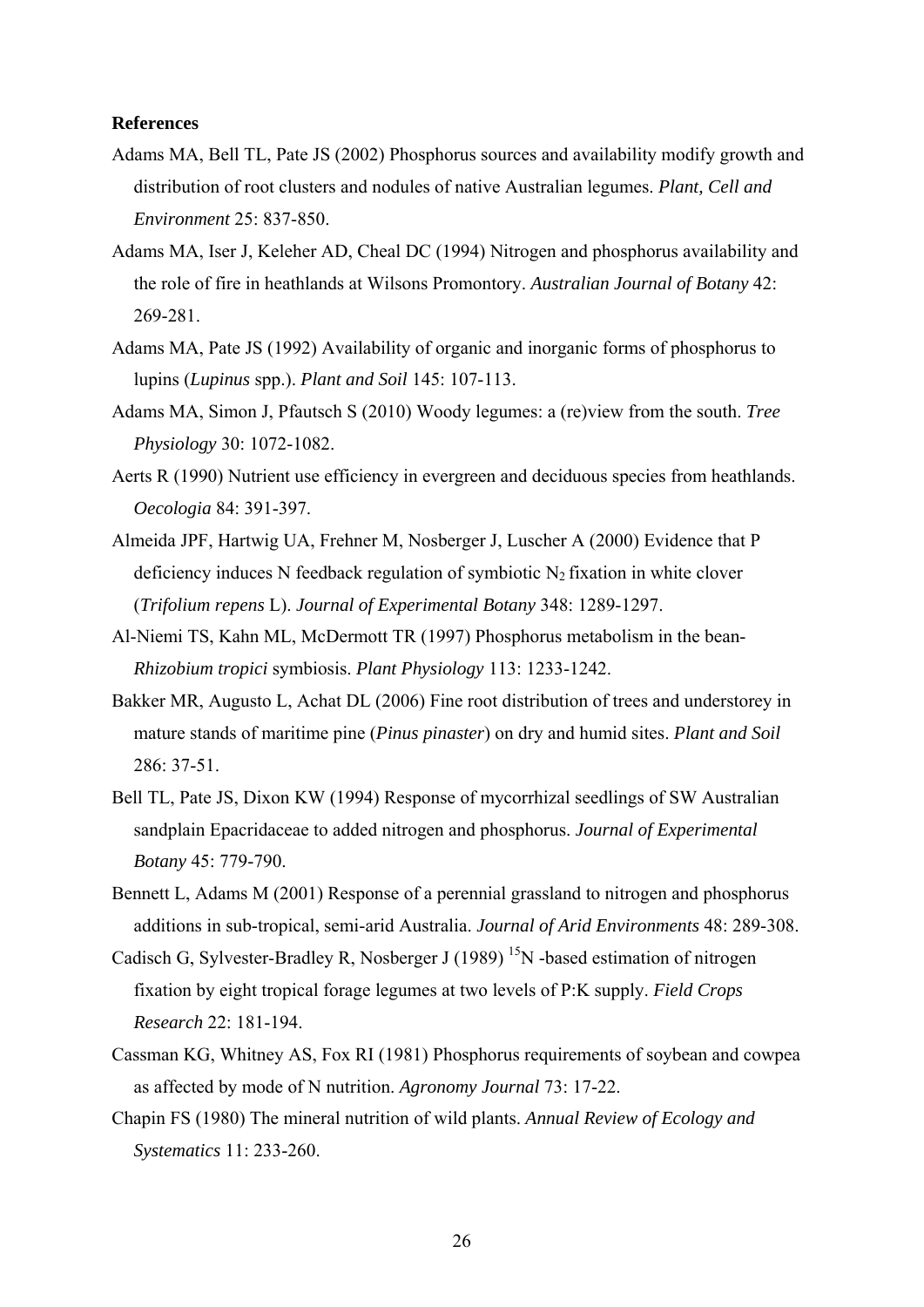- Brundrett M, Bougher N, Dell B, Grove T, Malajczuk N (1996) *Working with Mycorrhizas in Forestry and Agriculture*. ACIAR Monograph 32, Canberra, 374 p.
- Denton MD, Sasse C, Tibbett M, Ryan MH (2006) Root distributions of Australian herbaceous perennial legumes in response to phosphorus placement. *Functional Plant Biology* 33: 1091-1102.
- Denton MD, Veneklaas EJ, Lambers H (2007) Does phenotypic plasticity in carboxylate exudation differ among rare and widespread *Banksia* species (Proteaceae)? *New Phytologist* 173: 592-599.
- Department of Sustainability and Environment (2004) Glenelg Plain Bioregion, EVC 48: Heathy Woodland. The State of Victoria Department of Sustainability and Environment, East Melbourne, Victoria, 2 p.
- Diem HG (1996) Mycorrhizae of actinorhizal plants. *Acta Botanica Gallica* 143: 581-592.
- Dinkelaker B, Hengeler C, Marschner H (1995) Distribution and function of proteoid root clusters and other root clusters. *Botanica Acta* 108: 183-200.
- Drevon JJ, Hartwig UA (1997) Phosphorus deficiency increases the argon-induced decline of nodule nitrogenase activity in soybean and alfalfa. *Planta* 201: 463-469.
- Dzantor EK, Chekol T, Vough LR (2000) Feasibility of using grasses and legumes for phytoremediation of organic pollutants. *Journal of Environmental Science and Health, Part A* 35: 1645-1661.
- Francis R, Finlay RD, Read DJ (1986) Vesicular arbuscular mycorrhiza in natural vegetation systems. 4. Transfer of nutrients in inter-specific and intra-specific combinations of host plants. *New Phytologist* 102: 103-111.
- Gardner WK, Parbery DG, Barber DA (1982) The acquisition of phosphorus by *Lupinus albus* L. II. The effect of varying phosphorus supply and soil type on some characteristics of the soil/root interface. *Plant and Soil* 68: 33-41.
- Gentili F, Huss-Danell K (2003) Local and systematic effects of phosphorus and nitrogen on nodulation and nodule function in *Alnus incana*. *Journal of Experimental Botany* 54: 2757-2767.
- Gill RA, Jackson RB (2000) Global patterns of root turnover for terrestrial ecosystems. *New Phytologist* 147: 13-31.
- Grime JP (2001) *Plant Strategies, Vegetation Processes and Ecosystem Properties*. 2nd edition, John Wiley and Sons, Chichester, UK, 417 p.
- Grundon N (1972) Mineral nutrition of some Queensland heath plants. *Journal of Ecology*  60: 171-181.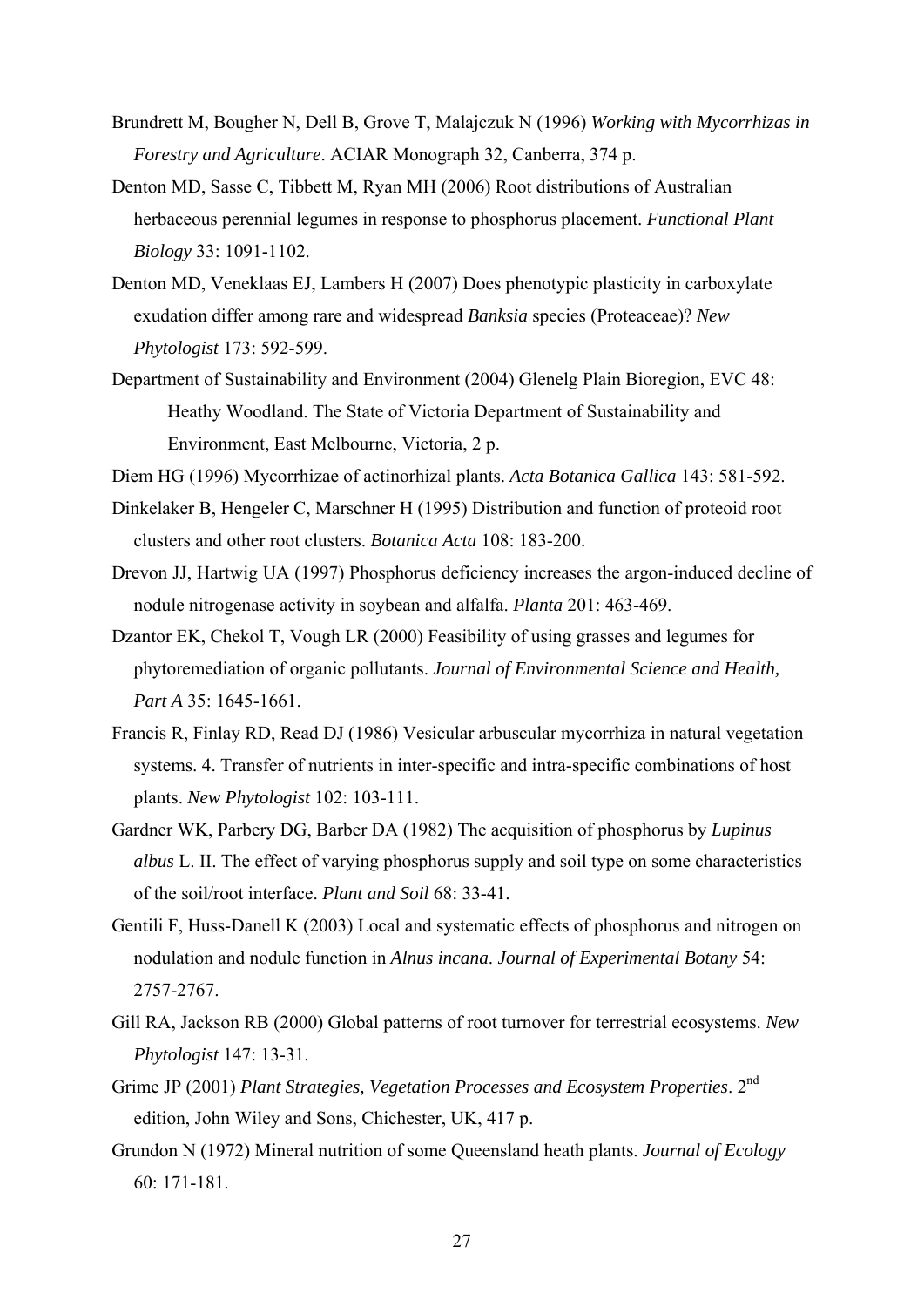- Hoagland D.R. & Arnon D.I. (1950) The water culture method for growing plants without soil. California Agricultural Experimental Station, Circular No. 347.
- Hodge A (2004) The plastic plant: root responses to heterogeneous supplies of nutrients. *New Phytologist* 162: 9-24.
- Hogh-Jensen H, Schjoerring JK, Soussana JF (2002) The influence of phosphorus deficiency on growth and nitrogen fixation of white clover plants. *Annals of Botany* 90: 745-753.
- Hopper SD, Gioia P (2004) The Southwest Australian Floristic Region: evolution and conservation of a global hot spot of biodiversity. *The Annual Review of Ecology, Evolution, and Systematics* 35: 623-650.
- Hurd TM, Schwintzer CR (1997) Formation of cluster roots and mycorrhizal status of *Comptonia peregrina* and *Myrica pensylvanica* in Maine, USA. *Physiologia Plantarum*  99: 680-689.
- Itoh S (1987) Characteristics of phosphorus uptake of chickpea in comparison with pigeon pea, soybean and maize. *Soil Science and Plant Nutrition* 33: 417-422.
- Israel DW (1987) Investigation of the role of phosphorus in dinitrogen fixation. *Plant Physiology* 84: 835-840.
- Jackson RB, Caldwell MM (1996) Integrating resource heterogeneity and plant plasticity: modelling nitrate and phosphate uptake in a patchy soil environment. *Journal of Ecology* 84: 891-903.
- Jakobsen I (1985) The role of phosphorus in nitrogen fixation by young pea plants (*Pisum sativum*). *Plant Physiology* 64: 190-196.
- Kahmen A, Renker C, Unsicker SB, Buchmann N (2006) Niche complementarity for nitrogen: an explanation for the biodiversity and ecosystem functioning relationship. *Ecology* 87: 1244-1255.
- Kerley SL (2000) Changes in root morphology of white lupin (*Lupinus albus* L.) and its adaptations to soils with heterogeneous alkaline/acid profiles. *Plant and Soil* 218: 197- 205.
- Knight PJ (1986) Phosphorus and sulphur requirements of Blackwood (*Acacia melanoxylon* R.Br.) seedlings. *Communications in Soil Science and Plant Analysis* 17: 1121-1145.

Lamont BB (1972) 'Proteoid' roots in the legume *Viminaria juncea*. Search 3: 90-91.

Lamont BB (1982) Mechanisms for enhancing nutrient uptake in plants, with particular reference to mediterranean South Africa and Western Australia. *The Botanical Review* 48: 597-689.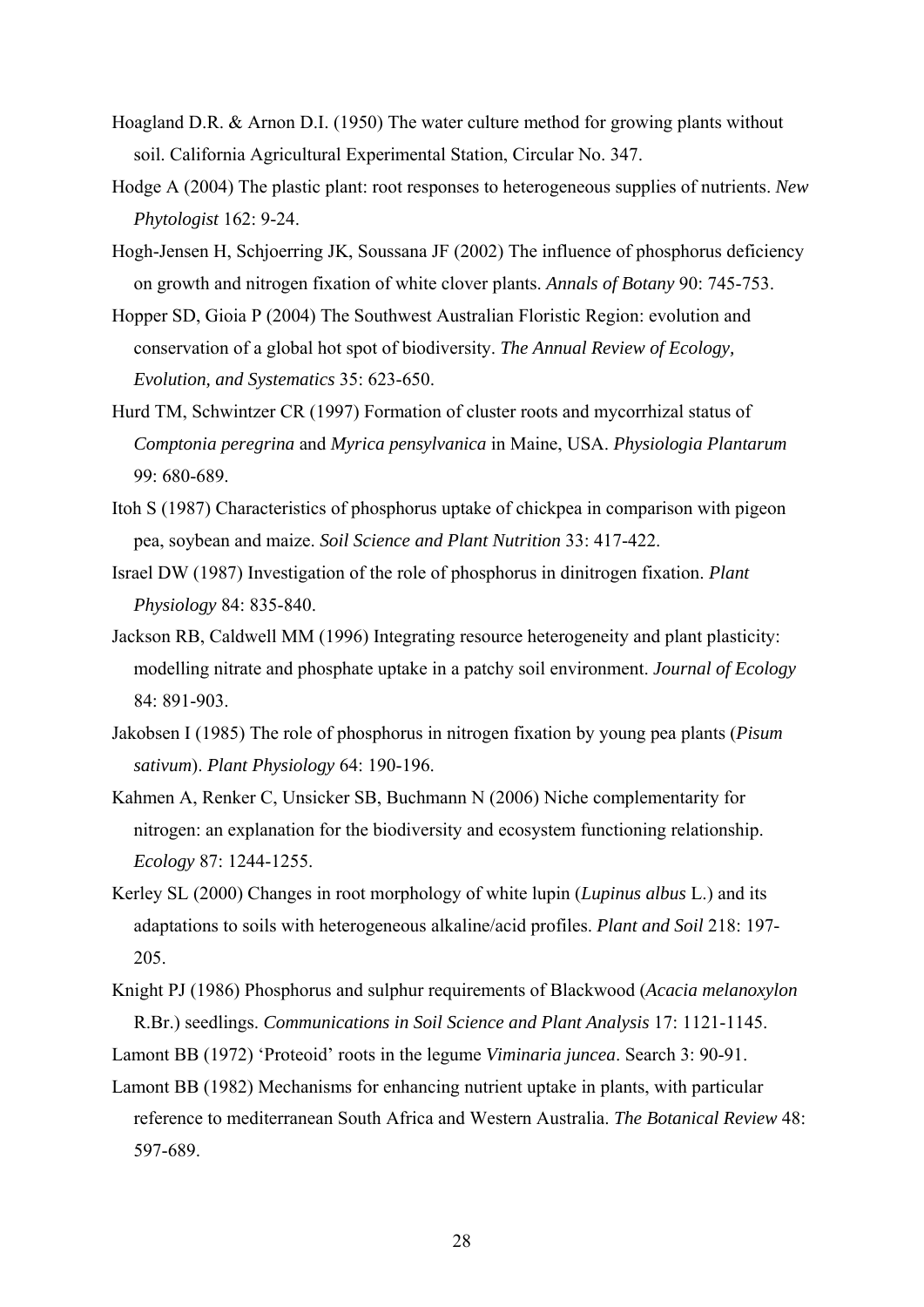- Lamont BB (2003) Structure, ecology and physiology of root clusters a review. *Plant and Soil* 248: 1-19.
- Louis I, Racette S, Torrey JG (1990) Occurrence of cluster roots on *Myrica cerifera* L. (Myricaceae) in water culture in relation to phosphorus nutrition. *New Phytologist* 115: 311- 317.
- Manchanda G, Garg N (2008) Salinity and its effects on the functional biology of legumes. *Acta Physiologiae Plantarum* 30: 595-618.
- Marschner H (1995) *Mineral Nutrition of Higher Plants*. Academic Press, London, 889 p.
- Michelson A, Schmidt IK, Jonasson S, Quarmby C, Sleep D (1996) Leaf  $^{15}N$  abundance of subarctic plants provides field evidence that ericoid, ectomycorrhizal and non- and arbuscular mycorrhizal species access different sources of soil nitrogen. *Oecologia* 105: 53-63.
- Michelson A, Quarmby C, Sleep D, Jonasson S (1998) Vascular plant  $^{15}N$  natural abundance in heath and forest tundra ecosystems is closely correlated with presence and type of mycorrhizal fungi in roots. *Oecologia* 115: 406-418.
- Newman EI (1988) Mycorrhizal links between plants their functional and ecological significance. *Advances in Ecological Research* 18: 243-270.
- Orfanoudakis M, Wheeler CT, Hooker JE (2010) Both the arbuscular mycorrhizal fungus *Gigaspora rosea* and *Frankia* increase root system branching and reduce root hair frequency in *Alnus glutinosa*. *Mycorrhiza* 20: 117-126.
- Palmer MW, Dixon PM (1990) Small scale environmental variability and the analysis of species distributions along gradients. *Journal of Vegetation Science* 1: 57-66.
- Pang J, Ryan MH, Tibbett M, Cawthray GR, Siddique KHM, Bolland MDA, Denton MD, Lambers H (2010a) Variation in morphological and physiological parameters in herbaceous legumes in response to phosphorus supply. Plant and Soil 331: 241-255.
- Pang J, Tibbett M, Denton MD, Lambers H, Siddique KHM, Bolland MDA, Revell CK, Ryan MH (2010b) Variation in seedling growth of 11 perennial legumes in response to phosphorus supply. *Plant and Soil* 328: 133-143.
- Pate JS (1994) The mycorrhizal association: just one of many nutrient acquiring specializations in natural ecosystems. *Plant and Soil* 159: 1-10.
- Pate JS, Bell TL (1999) Application of the mimic concept to the species-rich *Banksia* woodlands of the deep oligotrophic sands of Western Australia. *Agroforestry Systems* 45: 303-341.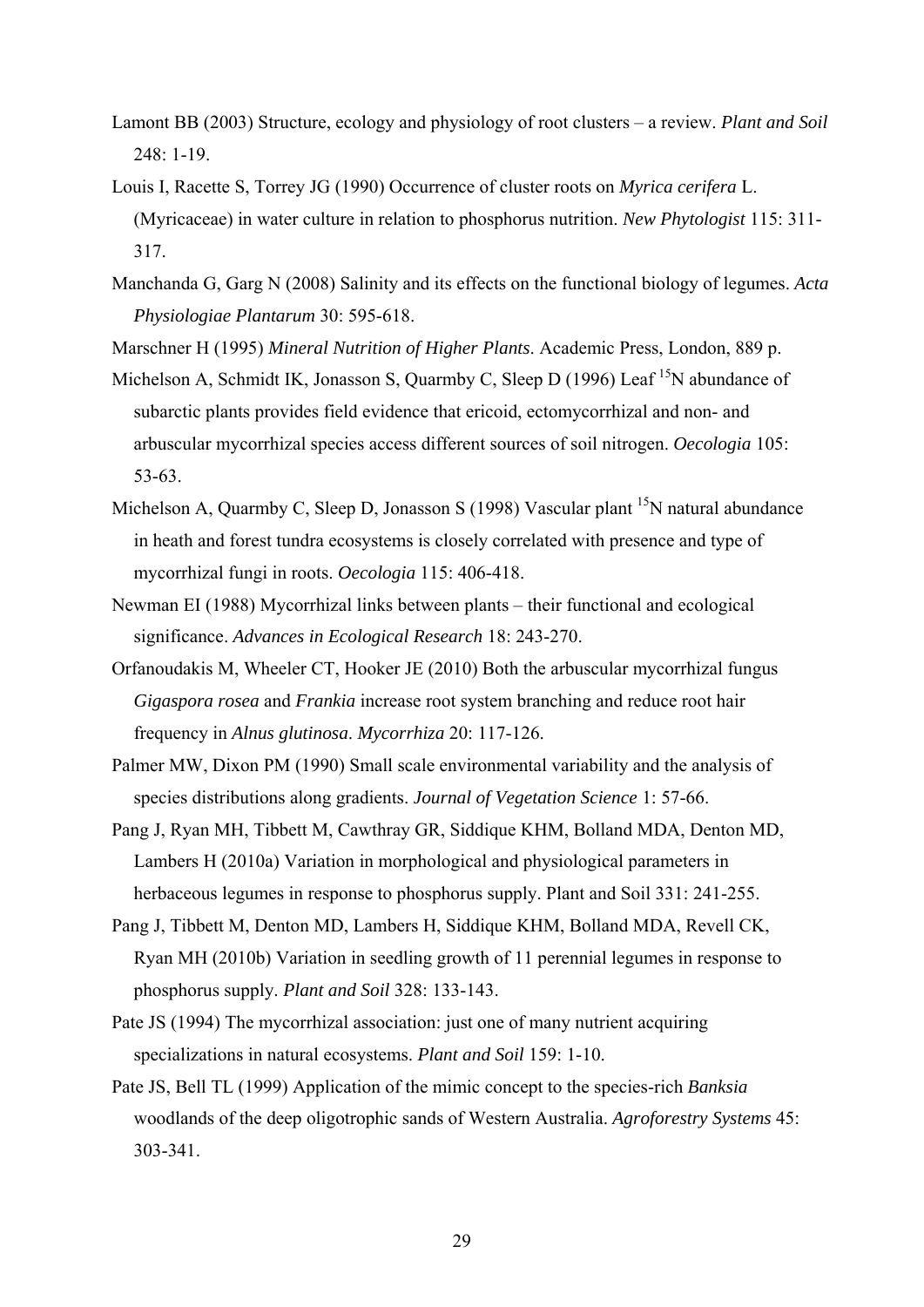- Pate JS, Hopper SD (1993) Rare and common plants in ecosystems, with special reference to the south-west Australian flora. In: *Biodiversity and Ecosystem Function*, eds. ED Schulze and HA Mooney, Springer-Verlag, Berlin, 293-325.
- Pate JS, Unkovich MJ, Erskine PD, and Stewart GR (1998) Australian mulga ecosystems  $13^{\circ}$ C and  $15^{\circ}$ N natural abundance of biota components and their ecophysiological significance. *Plant, Cell and Environment* 21: 1231-1242.
- Pereira PA, Bliss FA (1987) Nitrogen fixation and plant growth of common bean (*Phaseolus vulgaris* L.) at different levels of phosphorus availability. *Plant and Soil* 104: 79-84.
- Playsted CWS, Johnston ME, Ramage CM, Edwards DG, Cawthray GR, Lamber H (2006) Functional significance of dauciform roots: exudation of carboxylates and acid phosphatase under phosphorus deficiency in *Caustis blakei* (Cyperaceae). *New Phytologist* 170: 491-500.
- Racette S, Louis I, Torrey JG (1990) Cluster root formation by *Gymnostoma papuanum* (Casuarinaceae) in relation to aeration and mineral nutrient availability in water culture. *Canadian Journal of Botany* 68: 2564-2570.
- Reddell P, Yun Y, Shipton WA (1997a) Cluster roots and mycorrhizae in *Casuarina cunninghamiana*: their occurrence and formation in relation to phosphorus supply. *Australian Journal of Botany* 45: 41-51.
- Reddell P, Yun Y, Shipton WA (1997b) Do *Casuarina cunninghamiana* seedlings dependent on symbiotic  $N_2$  fixation have higher phosphorus requirements than those supplied with adequate fertilizer nitrogen? *Plant and Soil* 189: 213-219.
- Reichman SM (2007) The potential use of the legume-rhizobium symbiosis for the remediation of arsenic contaminated sites. *Soil Biology and Biochemistry* 39: 2587-2593.
- Reinsvold RJ, Pope PE (1987) Combined effect of soil nitrogen and phosphorus on nodulation and growth of *Robinia pseudoacacia*. *Canadian Journal of Forest Research* 17: 964-969.
- Ribet J, Drevon JJ (1996) The phosphorus requirement of N2 fixing and urea-fed *Acacia mangium*. *New Phytologist* 132: 383-390.
- Robinson K, Bell LW, Bennett RG, Henry DA, Tibbett M, Ryan MH (2007) Perennial legumes native to Australia: a preliminary investigation of nutritive value and response to cutting. *Australian Journal of Experimental Agriculture* 47: 170-176.
- Robson AD (1983) Mineral nutrition. In: *Nitrogen Fixation, Volume 3, Legumes*, ed. WJ Broughton, Clarendon Press, Oxford, UK, 36-55.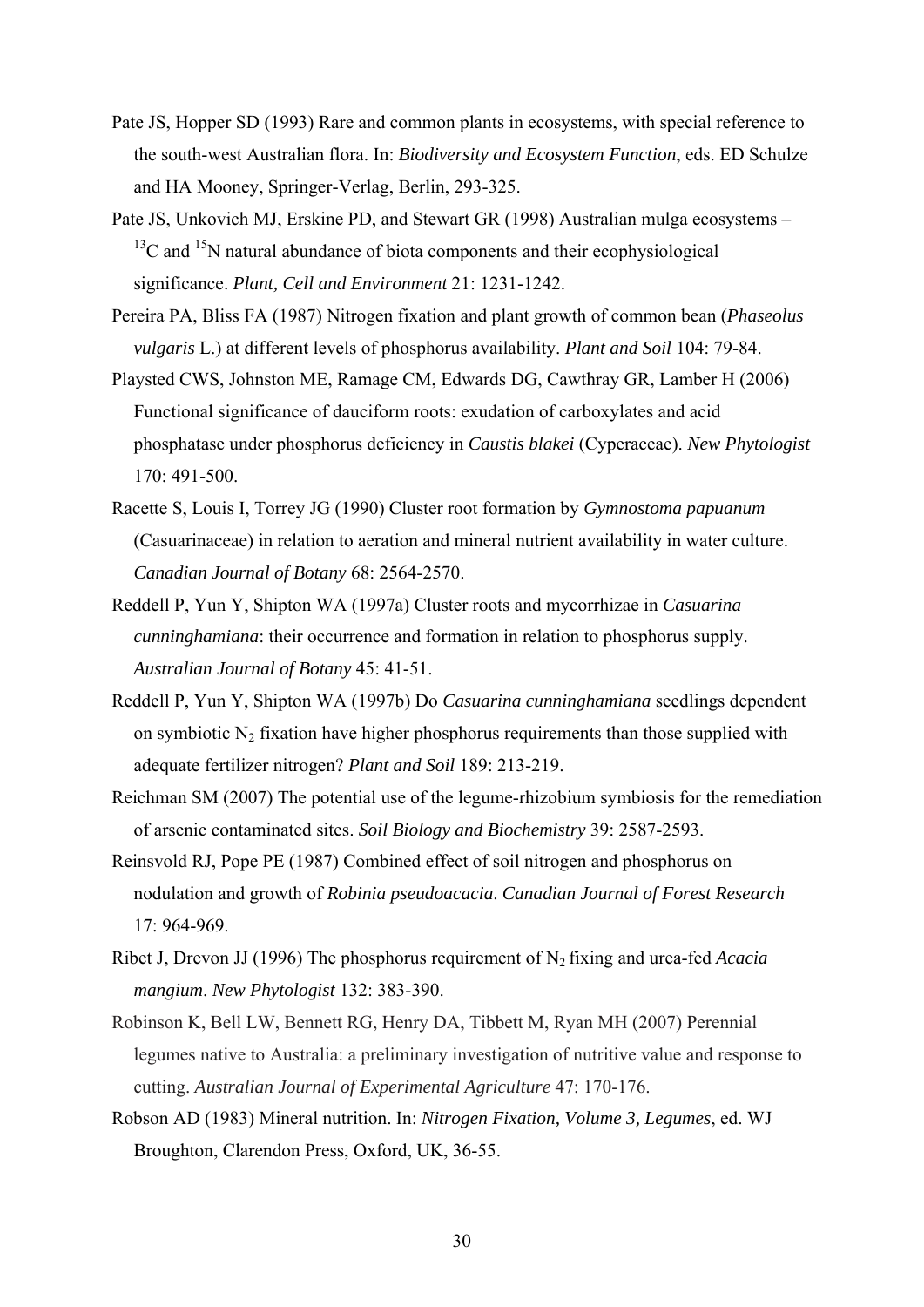- Robson AD, O'Hara GW, Abbott LK (1981) Involvement of phosphorus in nitrogen fixation by subterranean clover (*Trifolium subterraneum* L.). *Australian Journal of Plant Physiology* 8: 427-436.
- Roy S, Khasa DP, Greer CW (2007) Combining alder, frankiae, and mycorrhizae for the revegetation and remediation of contaminated ecosystems. *Canadian Journal of Botany* 85: 237-251.
- Sanginga N, Danso SKA, Bowen GD (1989) Nodulation and growth response of *Allocasuarina*  and *Casuarina* species to phosphorus fertilization. *Plant and Soil* 118: 125-132.
- Sanginga N, Danso SK, Bowen GD (1991) Intra-specific variation in growth and P accumulation of *Leucaena leucocephala* and *Gliricidia sepium* as influenced by soil phosphate status. *Plant and Soil* 133: 201-208.
- Scheublin TR, van der Heijden MGA (2006) Arbuscular mycorrhizal fungi colonize nonfixing root nodules of several legume species. *New Phytologist* 172: 732-738.
- Schlesinger WH, DeLucia EH, Billings WD (1989) Nutrient-use efficiency of woody plants on contrasting soils in the western Great Basin, Nevada. *Ecology* 70: 105-113.
- Schulze J (2004) How are nitrogen fixation rates regulated in legumes? *Journal of Plant Nutrition and Soil Science* 167: 125-137.
- Schulze J, Temple G, Temple SJ, Beschow H, Vance CP (2006) Nitrogen fixation in white lupin under phosphorus deficiency. *Annals of Botany* 98: 731-740.
- Selosse M-A, Richard F, He XH, Simard SW (2006) Mycorrhizal networks: des liaisons dangereuses? *Trends in Ecology and Evolution* 21: 621-628.
- Shane MW, Cawthray GR, Cramer MD, Kuo J, Lambers H (2006) Specialised 'dauciform' roots of Cyperaceae are structurally distinct, but functionally analogous with 'cluster' roots. *Plant, Cell and Environment* 29: 1989-1999.
- Shane MW, Lambers H (2005) Cluster roots: a curiosity in context. *Plant and Soil* 274: 101- 125.
- Skene KR (1998) Root clusters: some ecological considerations. *Journal of Ecology* 86: 1060- 1064.
- Smith SE, Read DJ (1997) *Mycorrhizal Symbiosis*. 2nd edition, Academic Press, London, UK, 605 p.
- Specht R, Groves RH (1966) A comparison of the phosphorus nutrition of Australian heath plants and introduced economic plants. *Australian Journal of Botany* 14: 201-221.
- Specht RL, Rayson P (1957) Dark Island heath (Ninety-Mile Plain, South Australia). III. The root systems. *Australian Journal of Botany* 5: 103-114.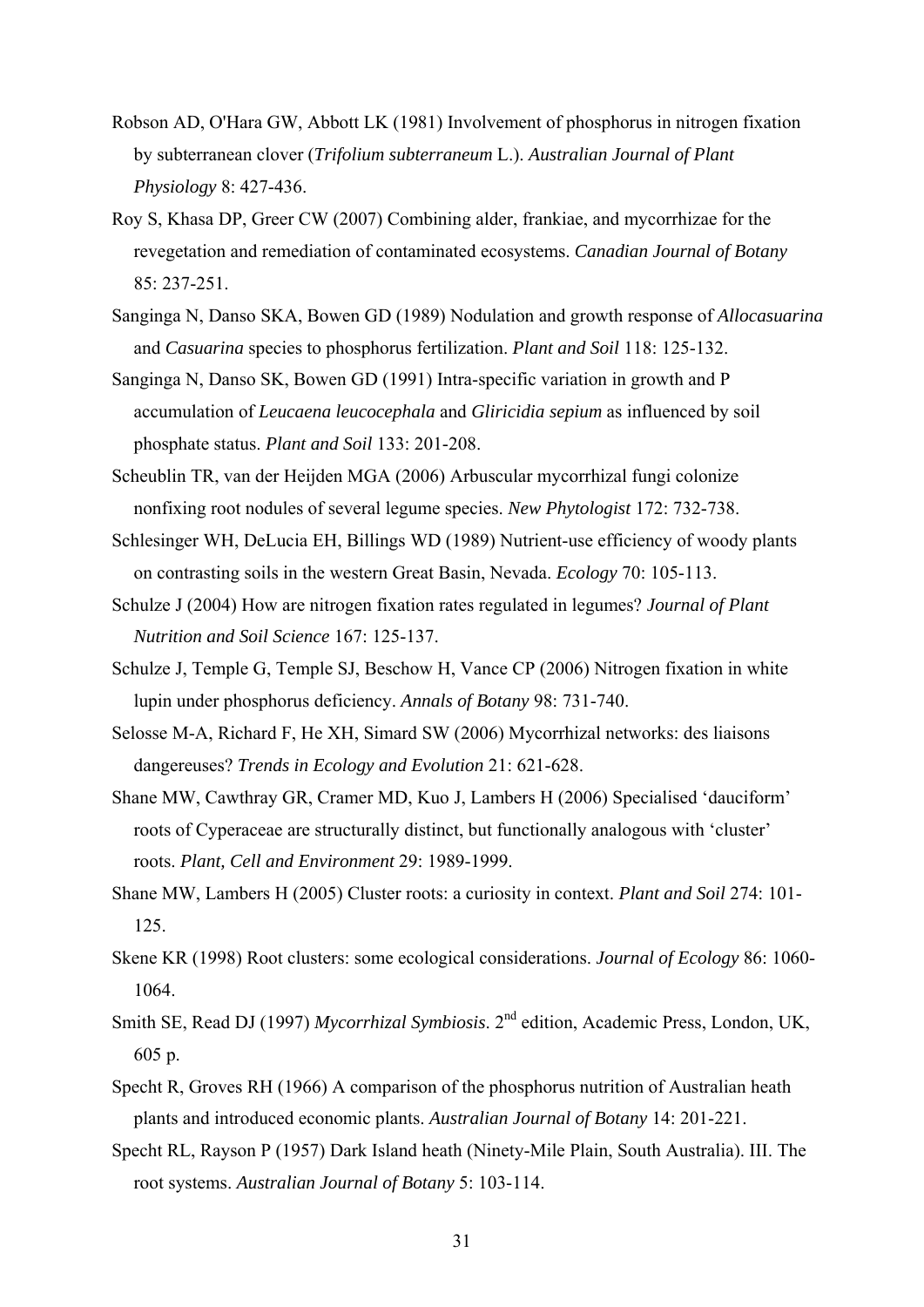- Specht RL, Rayson P, Jackman ME (1958) Dark Island heath (Ninety-Mile Plain, South Australia). VI. Pyric succession: changes in composition, coverage, dry weight, and mineral nutrient status. *Australian Journal of Botany* 6: 59-88.
- Specht RL, Rundel PW (1990) Sclerophylly and foliar nutrient status of mediterraneanclimate plant communities in Southern Australia. *Australian Journal of Botany* 38: 459- 474.
- Specht RL, Specht A (2002) *Australian Plant Communities: Dynamics of Structure, Growth and Biodiversity*. Oxford University Press, South Melbourne, Australia, 492 p.
- Sprent JI (2001) *Nodulation in Legumes*. Royal Botanic Gardens, London, UK, 156 p.
- Sprent J.I. (1995) Legume trees and shrubs in the tropics: N<sub>2</sub> fixation in perspective. *Soil Biology and Biochemistry* 27: 401-407.
- Suriyagoda LDB, Ryan MH, Renton M, Lambers H (2010) Multiple adaptive responses of Australian native perennial legumes with pasture potential to grow in phosphorus- and moisture-limited environments. *Annals of Botany* 105: 755-767.
- Sward RJ (1978) *Studies on Vesicular-Arbuscular Mycorrhizas of Some Australian Heathland Plants*. PhD thesis, monash University, Victoria, Australia.
- Tang C, Hinsinger PJ, Drevon,JJ, Jaillard B (2001) Phosphorus deficiency impairs early nodule functioning and enhances proton release in root of *Medicago truncatula* L. *Annals of Botany* 88: 131-138.
- Thomas I, Enright NJ, Hahs A (1999) Plant communities, species richness and their environmental correlates in the sandy heaths of Little Desert National Park, Victoria. *Australian Journal of Ecology* 24: 249-257.
- Trinick MJ (1977) Vesicular-arbuscular infection and soil phosphorus utilization in *Lupinus* spp. *New Phytologist* 78: 297-304.
- Turnbull MH, Schmidt S, Erskine PD, Richards S, Stewart GR (1996) Root adaptation and nitrogen source acquisition in natural ecosystems. *Tree Physiology* 16: 941-948.
- Vance CP (2001) Symbiotic nitrogen fixation and phosphorus acquisition: plant nutrition in a world of declining renewable resources. *Plant Physiology* 127: 390-397.
- Vitousek P (1982) Nutrient cycling and nutrient use efficiency. *American Naturalist* 119: 553-572.
- Witkowski E (1994) Growth of seedlings of the invasives, *Acacia saligna* and *Acacia cyclops*, in relation to soil phosphorus. *Australian Journal of Ecology* 19: 290-296.
- Yahiya M, Samiullah M, Fatma A (1995) Influence of phosphorus on  $N_2$ -fixation in chickpea cultivars. *Plant Nutrition* 18: 719-727.